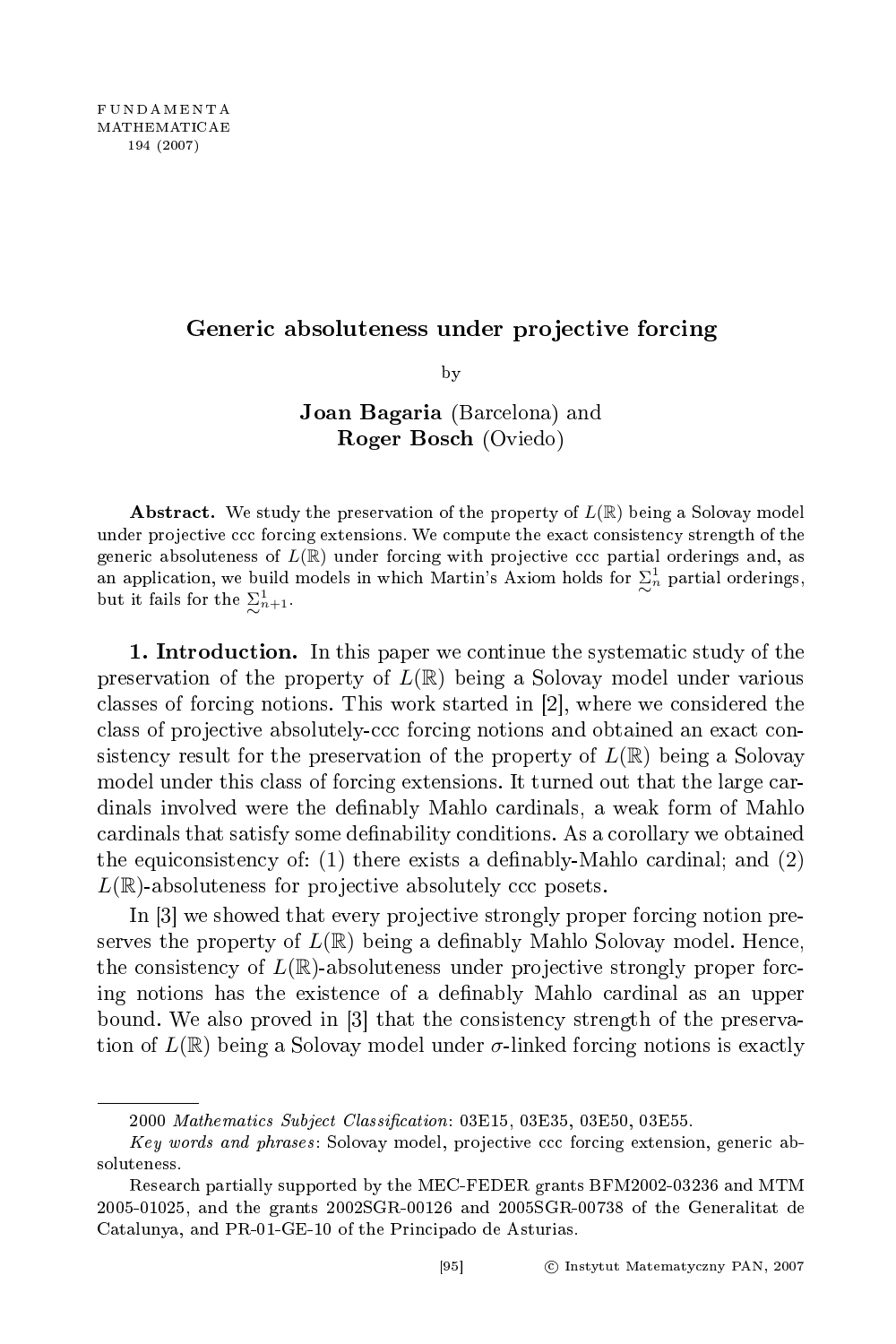that of a Mahlo cardinal, in contrast with the general ccc case, for which a weakly compact cardinal is required.

Recall that a *Solovay model* over V is the  $L(\mathbb{R})$  of a model  $M \supseteq V$  which has the following properties:

- (1) For every  $x \in \mathbb{R}$ ,  $\omega_1$  is an inaccessible cardinal in  $V[x]$ .
- (2) Every  $x \in \mathbb{R}$  is small-generic over V. That is, for some forcing notion  $\mathbb P$  in V that is countable in M, there is, in M, a  $\mathbb P$ -generic filter g over V such that  $x \in V[q]$ .

The reason we call a model with properties  $(1)$  and  $(2)$  above a *Solovay model* is the following result of Woodin (see [2]), which says that it is elementarily equivalent to Solovay's model from [10].

LEMMA 1.1. Suppose that  $V \subseteq M$  are models of (a fragment of) ZFC and M satisfies (1) and (2) above. Then there is a forcing notion  $W$  in M which does not add new reals and creates a generic filter  $C$  for the Levy collapse of  $\omega_1^M$  over V such that M and  $V[C]$  have the same reals.

Our interest in the preservation of the property of  $L(\mathbb{R})$  being a Solovay model under forcing extensions that do not collapse  $\omega_1$  lies mainly in the fact (Lemma 1.3 below) that it implies a strong form of generic absoluteness for the theory of the reals (see  $[2]$ ).

DEFINITION 1.2. Let V be a model of ZF. Let  $\mathbb{P} \in V$  be a forcing notion and let  $\varphi$  be a formula (possibly with parameters in V). V is  $\varphi$ -absolute for  $\mathbb P$  iff

$$
V \models \varphi \quad \text{iff} \quad V^{\mathbb{P}} \models \varphi.
$$

If  $\Sigma$  is a set of formulas, V is  $\Sigma$ -absolute for  $\mathbb P$  iff for every  $\varphi \in \Sigma$ , V is  $\varphi$ -absolute for P. Given a class  $\Gamma$  of posets,  $V$  is  $\Sigma$ -absolute for  $\Gamma$  iff for every  $\mathbb{P} \in \Gamma$ , V is  $\Sigma$ -absolute for  $\mathbb{P}$  in V.

V is  $L(\mathbb{R})$ -absolute for  $\mathbb P$  iff there exists an elementary embedding

$$
j:L(\mathbb{R})^V\to L(\mathbb{R})^{V^\mathbb{P}}
$$

that fixes all the ordinals (and therefore all the reals). For  $\Gamma$  a class of posets, V is  $L(\mathbb{R})$ -absolute for  $\Gamma$  if it is  $L(\mathbb{R})$ -absolute for every  $\mathbb P$  in  $\Gamma$ .

The following lemma is proved in  $[2]$ .

LEMMA 1.3. Suppose that  $L(\mathbb{R})^M$  and  $L(\mathbb{R})^N$  are Solovay models over<br>V such that  $\mathbb{R}^M \subseteq \mathbb{R}^N$  and  $\omega_1^M = \omega_1^N$ . Then there exists an elementary embedding  $j: L(\mathbb{R})^M \to L(\mathbb{R})^N$  which fixes all the ordinals.

Recall that for  $\Gamma$  a point-class, a  $\Gamma$ -poset is a triple  $\mathbb{P} = \langle P, \leq_P, \perp_P \rangle$ , where  $\leq_P$  is a *Γ*-subset of  $\omega^{\omega} \times \omega^{\omega}$ ,  $P = \text{field}(\leq_P)$ ,  $\langle P, \leq_P \rangle$  is a partial order, and  $\perp_P$  is a *Γ*-subset of  $\omega^{\omega} \times \omega^{\omega}$  contained in  $P \times P$  such that for every  $x, y \in P$ ,  $x \perp_P y$  iff  $x, y$  are incompatible.  $\mathbb P$  is a projective poset iff it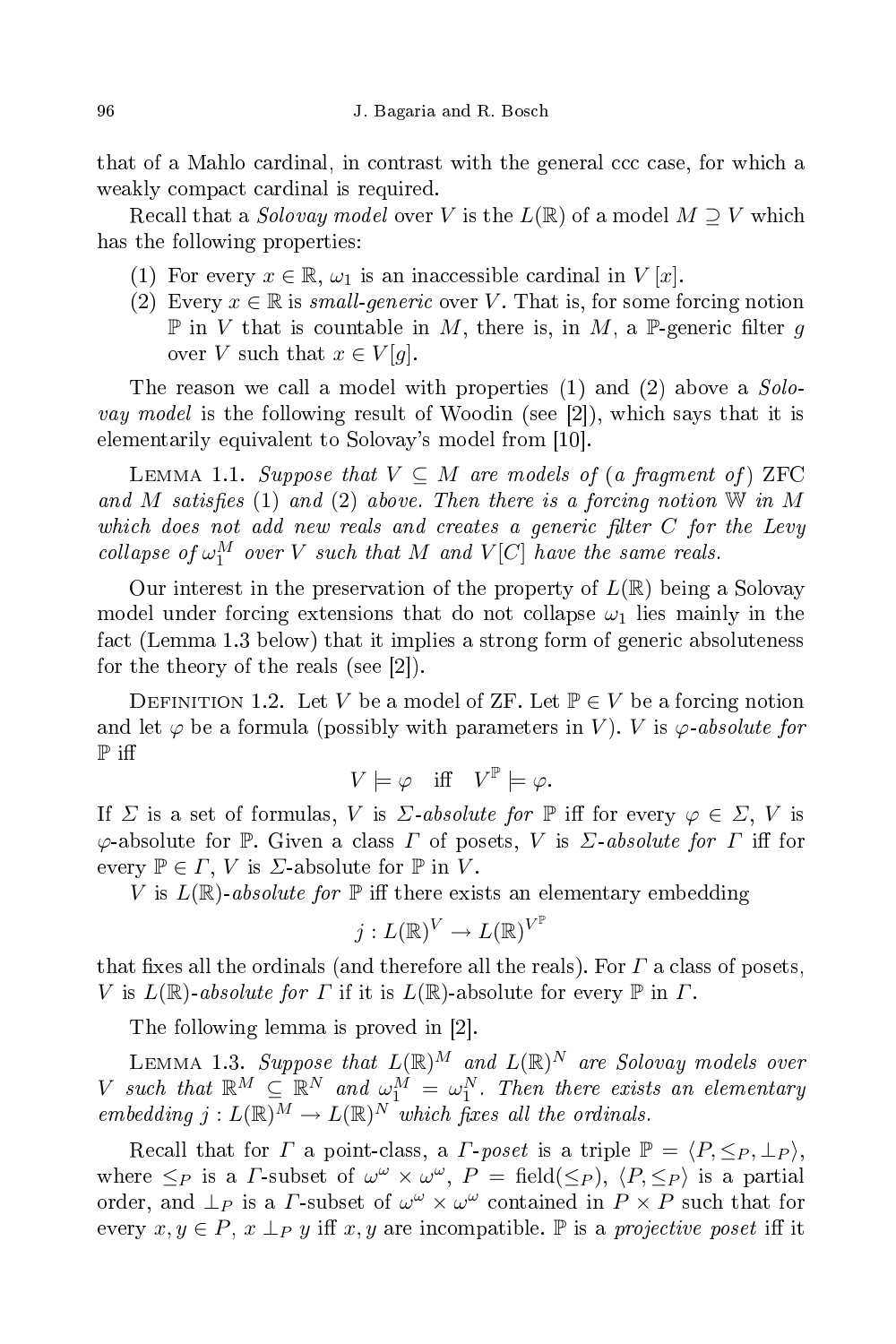is (isomorphic to) a  $\Gamma$ -poset for some projective point-class  $\Gamma$ . Notice that a poset  $\mathbb P$  is projective iff it is (isomorphic to a poset that is) first-order definable in  $H(\omega_1)$ , with parameters.

In this paper we consider the class of projective ccc forcing notions. We show that the property of  $L(\mathbb{R})$  being a  $\Sigma_n$ -weakly compact Solovay model (see definitions below) is preserved by forcing with  $\sum_{n=1}^{1}$  ccc posets, and that the property of  $L(\mathbb{R})$  being a definably weakly compact Solovay model is preserved by all projective ccc posets. We give an example of a  $\Delta_3^1$  poset  $\mathbb P$  with the property K, hence ccc, such that  $\Sigma^1_4$  generic absoluteness under forcing with  $\mathbb P$  implies that  $\omega_1$  is  $\Sigma_1$ -weakly compact in L. A generalization of this example to higher projective levels shows that the consistency strength of  $L(\mathbb{R})$ -absoluteness under  $\sum_{i=1}^{1}$  ccc forcing is exactly the exis-<br>tenso of a  $\Sigma$  much vecular conditional purpose the conditional change of a strength of tence of a  $\Sigma_n$ -weakly compact cardinal. Further, the consistency strength of  $L(\mathbb{R})$ -absoluteness under projective ccc forcing extensions is exactly that of the existence of a definably weakly compact cardinal. In the last section, and as an appli
ation of the previous results, we build models in whi
h Martin's axiom holds for  $\sum_{n=1}^{\infty}$  partial orderings but not for the  $\sum_{n=1}^{\infty}$ .

2. Pro je
tive for
ing extensions. We will address the question of the preservation of the property of  $L(\mathbb{R})$  being a Solovay model under arbitrary projective ccc forcing notions. As we will see, we need to consider a definable form of weakly compact cardinals.

**2.1.**  $\Sigma_n$ -weakly compact cardinals. Recall that a  $\Pi_1^1$  sentence of the language of set theory is a sentence of the form  $\forall X \varphi(X)$ , where  $\varphi(X)$  is a first-order formula of the language of set theory expanded with the predicate symbol  $X$ .

DEFINITION 2.1. Let  $\kappa$  be a cardinal and  $n\in\omega.$  Then  $\kappa$  is  $\Sigma_n\text{-}weakly$ compact ( $\Sigma_n$ -w.c., for short) iff  $\kappa$  is inaccessible and for every  $R \subseteq V_\kappa$  which is definable by a  $\Sigma_n$  formula (with parameters) over  $V_\kappa$  and every  $\Pi^1_1$  sentence  $\varPhi$ , if

$$
\langle V_\kappa,\in,R\rangle\models\varPhi
$$

then there is  $\alpha < \kappa$  (equivalently, unboundedly many  $\alpha < \kappa$ ) such that

$$
\langle V_{\alpha}, \in, R \cap V_{\alpha} \rangle \models \varPhi.
$$

That is,  $\kappa$  reflects  $\Pi_1^1$  sentences with  $\Sigma_n$  predicates. Moreover,  $\kappa$  being  $\Pi_n$ -weakly compact ( $\Pi_n$ -w.c., for short) is defined analogously by substituting  $\Pi_n$  for  $\Sigma_n$  in the definition above. Thus, an inaccessible cardinal  $\kappa$  is  $\Pi_n$ -w.c. iff it reflects  $\Pi_1^1$  sentences with  $\Pi_n$  predicates. An inaccessible cardinal is  $\Delta_n$ -weakly compact ( $\Delta_n$ -w.c., for short) iff it reflects  $\Pi_1^1$  sentences with  $\Delta_n$  predicates.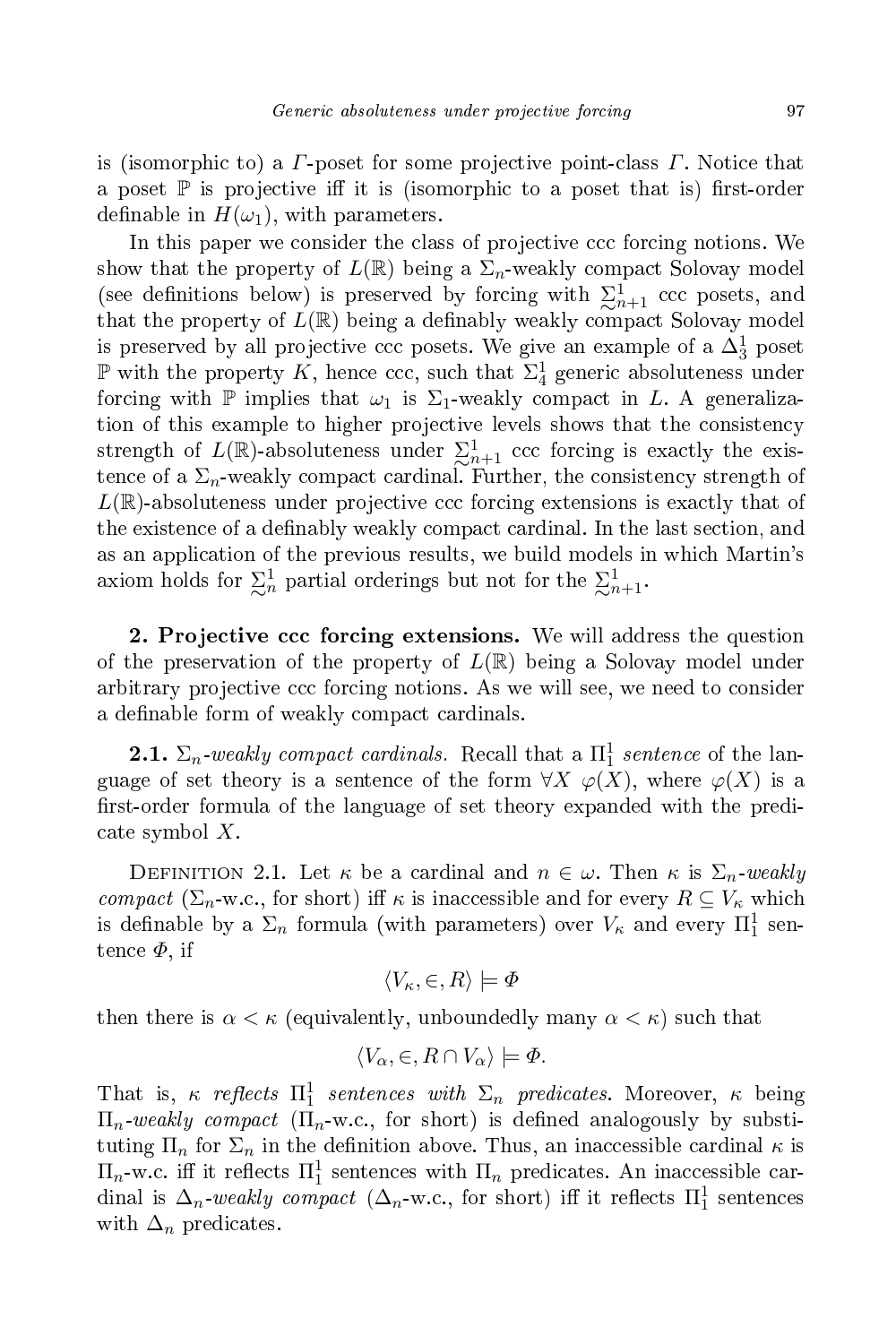DEFINITION 2.2 (A. Leshem, [9]). A cardinal  $\kappa$  is  $\Sigma_{\omega}$ -weakly compact  $(\Sigma_{\omega}$ -w.c., for short) if  $\kappa$  is  $\Sigma_{n}$ -w.c. for every  $n \in \omega$ .

PROPOSITION 2.3. For  $\kappa$  an inaccessible cardinal, the following are equivalent:

- (1)  $\kappa$  is  $\Sigma_n$ -w.c.
- (2)  $\kappa$  is  $\Pi_n$ -w.c.
- (3)  $\kappa$  is  $\Delta_{n+1}$ -w.c.
- (4) For every  $\Pi_1^1$  formula  $\Phi(x_0,\ldots,x_k)$  in the language of set theory and every  $a_0, \ldots, a_k \in V_\kappa$ , if  $V_\kappa \models \Phi(a_0, \ldots, a_k)$ , then there is  $\lambda \in$  $I_n := \{\lambda \leq \kappa : \lambda \text{ is inaccessible and } V_\lambda \preccurlyeq_n V_\kappa\}$  such that  $V_\lambda \models$  $\Phi(a_0,\ldots,a_k).$

*Proof.* (3) $\Rightarrow$ (1) and (3) $\Rightarrow$ (2) are trivial.

(1)⇒(2): Suppose that  $R \subseteq V_{\kappa}$ . For every  $\Pi^1_1$  formula  $\Psi$  where  $R$  appears as a predicate, let  $\widetilde{\Psi}$  be the formula obtained from  $\Psi$  by substituting every occurrence of the subformula Rx, where x is a first order variable, by  $\neg Rx$ . Note that  $\tilde{\Psi}$  is also  $\Pi^1_1$ .

It is easily shown, by indu
tion on the omplexity of formulas, that for every formula  $\Psi$  and every  $\alpha$ ,

$$
\langle V_\alpha,\in,R\cap V_\alpha\rangle\models \varPsi\quad\text{iff}\quad \langle V_\alpha,\in,V_\alpha\setminus R\rangle\models \widetilde{\varPsi}.
$$

Suppose now that  $R \subseteq V_{\kappa}$  is definable by means of a  $\Pi_n$  formula over  $V_{\kappa}$  and  $\Phi$  is a  $\Pi_1^1$  sentence. If  $\langle V_\kappa, \in, R \rangle \models \Phi$ , then  $\langle V_\kappa, \in, V_\kappa \setminus R \rangle \models \Phi$ . Since  $\kappa$  is  $\Sigma_n$ -w.c., there is  $\alpha < \kappa$  such that  $\langle V_\alpha, \in, (V_\kappa \setminus R) \cap V_\alpha \rangle = \langle V_\alpha, \in, V_\alpha \setminus R \rangle \models \widetilde{\Phi},$ and therefore  $\langle V_\alpha, \in, R \cap V_\alpha \rangle \models \varPhi$ .

(2)  $\Rightarrow$  (4): Suppose that  $\Phi(x_0,\ldots,x_k) = \forall X \; \varphi(X,x_0,\ldots,x_k)$  is a  $\Pi_1^1$  formula and  $a_0, \ldots, a_k \in V_\kappa$  are such that  $V_\kappa \models \Phi(a_0, \ldots, a_k)$ .

Let  $\Psi$  be the  $\Pi^1_1$  sentence expressing that  $\kappa$  is inaccessible, and let  $\sigma$  be the first order sentence saying that the  $\Pi_n$ -club  $C_n := \{ \alpha < \kappa : V_\alpha \preccurlyeq_n V_\kappa \}$ is unbounded. Then

$$
\langle V_{\kappa}, \in, C_n \rangle \models \Phi(a_0, \ldots, a_k) \land \Psi \land \sigma.
$$

Since  $\kappa$  is  $\Pi_n$ -w.c., there is  $\lambda < \kappa$  such that

$$
\langle V_{\lambda}, \in, C_n \cap V_{\lambda} \rangle \models \Phi(a_0, \dots, a_k) \land \Psi \land \sigma.
$$

But then  $\lambda$  is inaccessible, and since  $C_n \cap \lambda$  is unbounded,  $\lambda \in I_n$ .

(4)  $\Rightarrow$  (3): Suppose that R is a  $\Delta_{n+1}$  subset of  $V_{\kappa}$  and  $\Phi$  is a  $\Pi_1^1$  sentence su
h that

$$
\langle V_\kappa,\in,R\rangle \models \varPhi.
$$

Let  $\varphi(x, y_0, \ldots, y_k)$  be a  $\Sigma_{n+1}$  formula and  $\psi(x, z_0, \ldots, z_l)$  a  $\Pi_{n+1}$  formula that define R in  $V_{\kappa}$  with parameters  $a_0, \ldots, a_k$  and  $b_0, \ldots, b_l$ , respectively.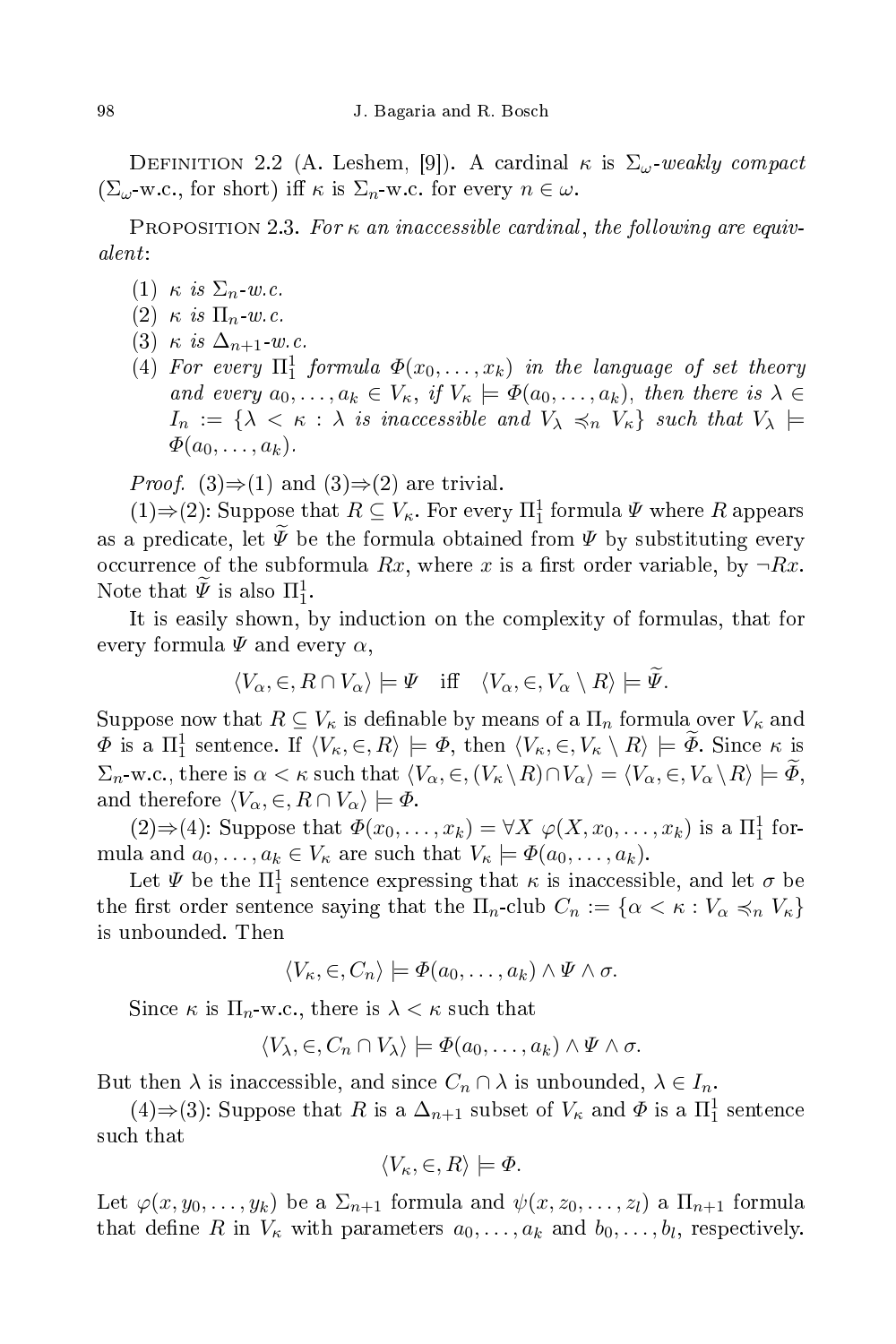Thus,

$$
\langle V_{\kappa}, \in, R \rangle \models \forall x \ (Rx \leftrightarrow \varphi(x, a_0, \ldots, a_k) \leftrightarrow \psi(x, b_0, \ldots, b_l)).
$$

Let  $\Phi'(y_0,\ldots,y_k)$  be the  $\Pi^1_1$  formula (with  $y_0,\ldots,y_k$  as the only free individual variables) obtained by substituting every occurrence of the formula Rx in  $\Phi$  by the formula  $\varphi(x, y_0, \ldots, y_k)$ . Then, clearly,  $V_\kappa \models \Phi'(a_0, \ldots, a_k)$ .

Hence, there is  $\lambda \in I_n$  such that

$$
V_{\lambda} \models \Phi'(a_0, \ldots, a_k) \land \forall x \ (\varphi(x, a_0, \ldots, a_k) \leftrightarrow \psi(x, b_0, \ldots, b_l)).
$$

But since  $V_{\lambda} \preccurlyeq_n V_{\kappa}$ ,  $R \cap V_{\lambda} = \{x : V_{\lambda} \models \varphi(x, a_0, \ldots, a_k)\}\$ . Therefore,

$$
\langle V_{\lambda}, \in, R \cap V_{\lambda} \rangle \models \varPhi.
$$

Notice that in the proof of  $(4) \Rightarrow (3)$  above, we have not made use of the fact that  $\lambda$  was inaccessible. Thus an inaccessible cardinal  $\kappa$  is  $\Sigma_n$ -w.c. iff  $\kappa$ reflects  $\Pi^1_1$  sentences (in the language with  $\in$  only) to some  $\lambda < \kappa$  such that  $V_{\lambda} \preccurlyeq_n V_{\kappa}$ .

Leshem [9] has proved that if  $\kappa$  is Mahlo, then the set of  $\Sigma_{\omega}$ -w.c. cardinals below  $\kappa$  is stationary. So, all these cardinals are, consistency-wise, below a Mahlo ardinal.

Let us recall from [2] that a subset C of a cardinal  $\kappa$  is a  $\Pi_n$ -club iff C<br>relatively in that is defined as a K holomorphic  $\prod_{n=1}^{\infty}$  formula is a club subset of  $\kappa$  that is definable over  $V_{\kappa}$  by means of a  $\Pi_n$  formula, possibly with parameters. A subset  $S \subseteq \kappa$  is  $\Pi_n$ -stationary iff for every  $\Pi_n$ -club subset C of  $\kappa$ ,  $S \cap C \neq \emptyset$ . (Notice that we do not require that S itself be  $\Pi_n$ -definable.) Finally,  $\kappa$  is a  $\Pi_n$ -Mahlo cardinal iff it is inaccessible<br>curl the set of all increases the condinals halo say is  $\Pi$  at the same Formance and the set of all inaccessible cardinals below  $\kappa$  is  $\Pi_n$ -stationary. For more information about  $\Pi_n$ -Mahlo cardinals see [2] and [4]. The next fact shows<br>that  $\Sigma$  are arguments on  $\Pi$ , Mahlo and that the last  $\Pi$ , Mahlo cardinal that  $\Sigma_n$ -w.c. cardinals are  $\Pi_n$ -Mahlo, and that the least  $\Pi_n$ -Mahlo cardinal<br>is not  $\Sigma$  are a is not  $\Sigma_n$ -w.c.

FACT 2.4. Every  $\Sigma_n$ -w.c. cardinal κ is  $\Pi_n$ -Mahlo, and the set of  $\Pi_n$ -Mahlo cardinals below  $\kappa$  is  $\prod_{\alpha}$ -stationary.

*Proof.* Suppose that  $\kappa$  is  $\Sigma_n$ -w.c. Let C be a  $\Pi_n$ -club of  $\kappa$ , i.e., C is a club on  $\kappa$  which is definable over  $V_{\kappa}$  by means of a  $\Pi_n$  formula with parameters. Let  $\Phi$  the  $\Pi_1^1$  sentence expressing that  $\kappa$  is inaccessible. Let  $\varrho$ be the first-order sentence expressing that  $C$  is unbounded. Then

$$
\langle V_\kappa,\in,C\rangle\models\varPhi\wedge\varrho.
$$

So, there is  $\alpha < \kappa$  such that

$$
\langle V_{\alpha}, \in, C \cap V_{\alpha} \rangle \models \varPhi \wedge \varrho.
$$

Therefore  $\alpha$  is inaccessible, and since  $C \cap V_{\alpha} = C \cap \alpha$  is unbounded in  $\alpha$ ,  $\alpha \in C$ .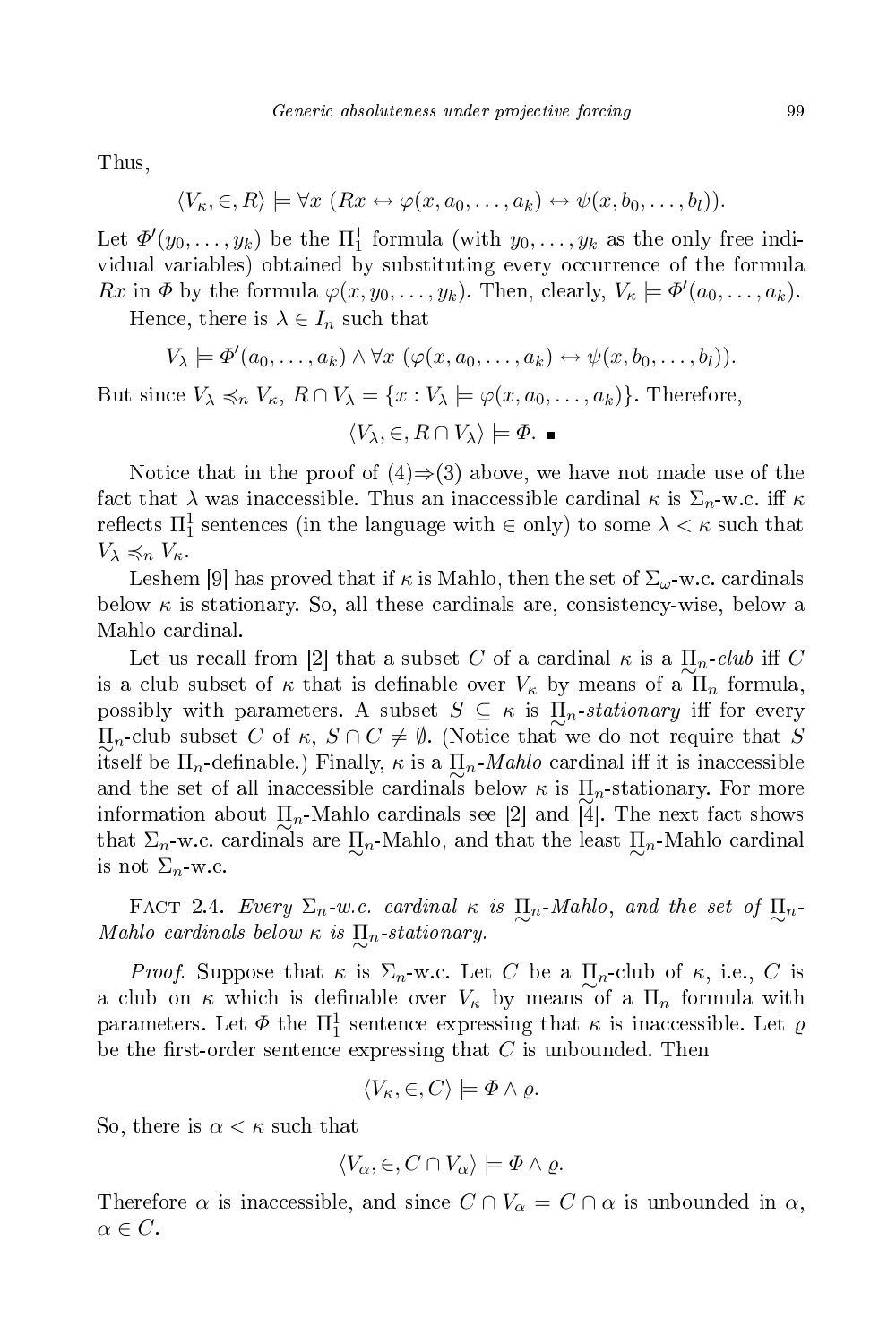Note that "every  $\prod_n$ -club of  $\kappa$  contains an inaccessible cardinal" is ex-<br>wible by a first and propriational Therefore, the above argument above that pressible by a first-order sentence. Therefore, the above argument shows that there is a  $\Pi_n$ -stationary set of  $\Pi_n$ -Mahlo cardinals below  $\kappa$ .

Recall  $\kappa$  is a  $\Sigma_{\omega}$ -Mahlo cardinal iff it is  $\Pi_n$ -Mahlo for every  $n \in \omega$ .<br>Al it is above that every  $\Sigma$  we a saminal in  $\Sigma$ . Mable and that the set In [4] it is shown that every  $\Sigma_{\omega}$ -w.c. cardinal is  $\Sigma_{\omega}$ -Mahlo, and that the set of  $\Sigma_{\omega}$ -Mahlo cardinals below a  $\Sigma_{\omega}$ -w.c. cardinal is  $\Sigma_{\omega}$ -stationary. However, also from [4], if  $\kappa$  is  $\Pi_{n+1}$ -Mahlo, then the set of  $\Sigma_n$ -w.c. cardinals below  $\kappa$ is  $\Pi_{n+1}$ -stationary.

#### The tree property and the tree property of the tree property of the tree property of the tree property of the tree property of the tree property of the tree property of the tree property of the tree property of the tree pr

DEFINITION 2.5. Let  $\kappa$  be a cardinal and  $n \in \omega$ . A tree  $T = \langle T, \leq_T \rangle$  with  $T\subseteq V_\kappa$  is a  $\Sigma_n$ -tree (over  $V_\kappa)$  iff there are  $\Sigma_n$  formulas  $\varphi_T(x),\,\varphi_{\leq_T}(x,y)$  and  $\varphi_{\text{ht}_T}(x, y)$ , possibly with parameters in  $V_{\kappa}$ , such that for every  $\overline{t}, t' \in V_{\kappa}$  and every  $\alpha < \kappa$ ,

$$
t \in T \quad \text{iff} \quad V_{\kappa} \models \varphi_T(t),
$$
  
\n
$$
t \leq_T t' \quad \text{iff} \quad V_{\kappa} \models \varphi_{\leq_T}(t, t'),
$$
  
\n
$$
t \in T_{\alpha} \quad \text{iff} \quad V_{\kappa} \models \varphi_{\text{htr}_T}(t, \alpha),
$$

where  $T_{\alpha}$  denotes the  $\alpha$ th level of the tree T. Similarly, we define the notion of  $\Pi_n$ -tree by substituting  $\Pi_n$  for  $\Sigma_n$  in the above definition. Moreover, T is a  $\Delta_n$ -tree iff  $T$  is both a  $\Sigma_n$ -tree and a  $\Pi_n$ -tree. Finally,  $T$  is a  $\Sigma_\omega$ -tree iff  $T$ is a  $\Sigma_n$ -tree for some  $n \in \omega$ .

DEFINITION 2.6. Let  $\kappa$  be a cardinal and  $n \in \omega$ .  $\kappa$  has the  $\Sigma_n$ -tree property iff  $\kappa$  is inaccessible and every  $\kappa$ -tree which is a  $\Sigma_n$ -tree has a cofinal branch. The  $\Pi_n$ -tree property,  $\Delta_n$ -tree property, and  $\Sigma_{\omega}$ -tree property are defined analogously.

LEMMA 2.7. For every  $n \in \omega$ , if  $\kappa$  is  $\Sigma_n$ -w.c., then  $\kappa$  has the  $\Sigma_n$ -tree property.

*Proof.* Suppose that  $\kappa$  is a  $\Sigma_n$ -w.c. cardinal and let T be a  $\kappa$ -tree which is a  $\Sigma_n$ -tree over  $V_\kappa$ . Suppose that T does not have a branch of length  $\kappa$ . So, since  $\kappa$  is regular, every branch of T belongs to  $V_{\kappa}$ .

Let  $\Phi$  be the  $\Pi_1^1$  sentence expressing that  $\kappa$  is inaccessible.

Let  $\Psi$  be the following  $\Pi^1_1$  sentence:

 $\forall B \ (B \text{ is a branch of } T \rightarrow \exists x \ B = x).$ 

Let F be the function with domain  $\kappa$  such that  $F(\alpha) = T_{\alpha}$ , the  $\alpha$ th level of T. Since  $t \in T_\alpha$  is a  $\Sigma_n$  fact over  $V_\kappa$ , F is  $\Delta_{n+1}$ -definable over  $V_\kappa$ . Let  $\varphi$ be the following first-order sentence:

$$
\forall \alpha \ (\alpha \text{ is an ordinal} \rightarrow \exists x \ F(\alpha) = x).
$$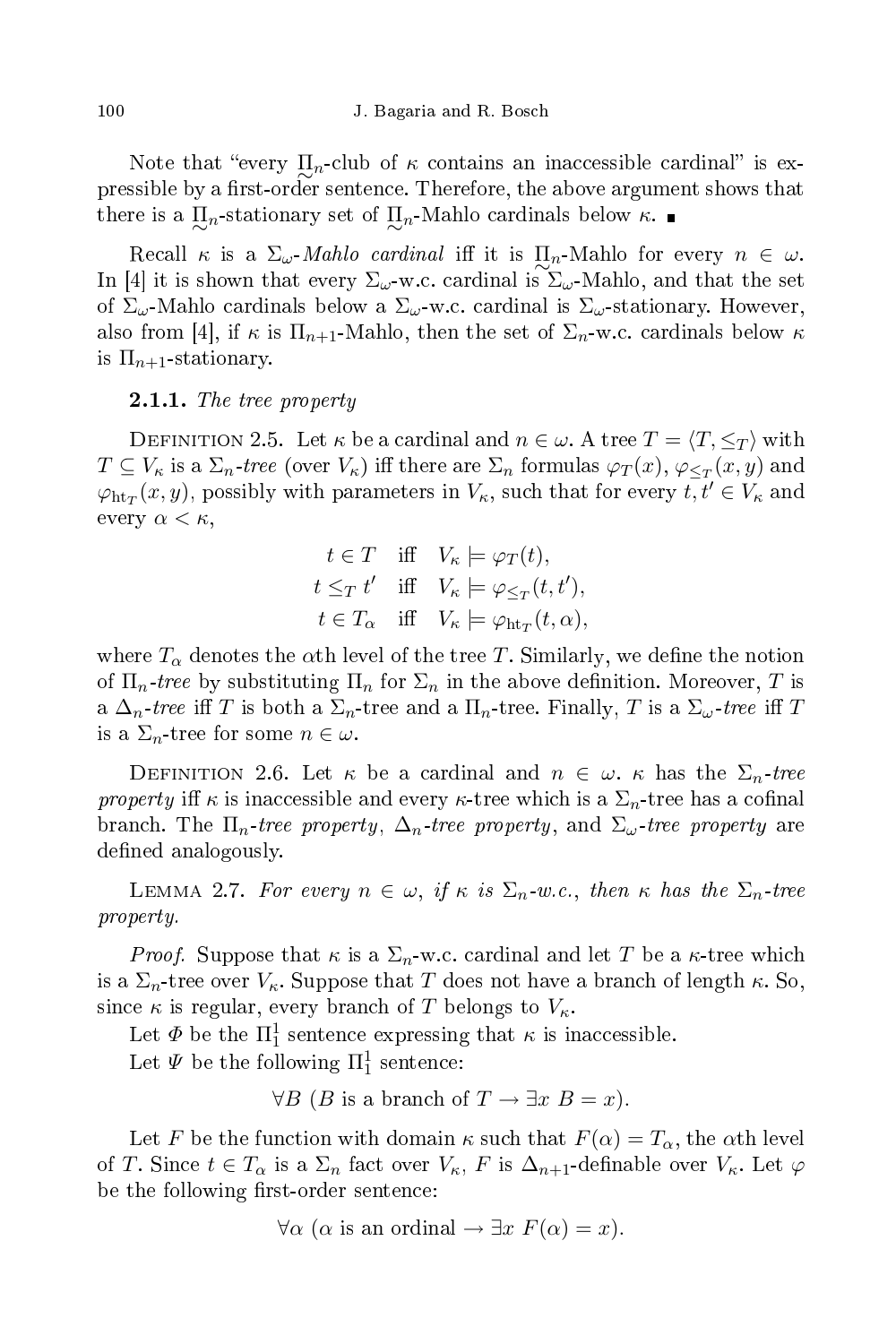Thus,

$$
\langle V_\kappa, \in, T, F \rangle \models \varPhi \land \varPsi \land \varphi.
$$

Hence, there is  $\lambda < \kappa$  such that

$$
\langle V_{\lambda}, \in, T \cap V_{\lambda}, F \cap V_{\lambda} \rangle \models \varPhi \land \varPsi \land \varphi.
$$

Fix some  $t \in T_\lambda$ . Let  $\text{pred}(t) = \{t' \in T : t' <_T t\}$ . It is clear that pred(t) is a branch through  $T \cap V_\lambda$ . So, pred(t)  $\in V_\lambda$ , and hence, since  $\lambda$  is inaccessible,  $|pred(t)| < \lambda$ . A contradiction.

COROLLARY 2.8. If  $\kappa$  is  $\Sigma_{\omega}$ -w.c., then  $\kappa$  has the  $\Sigma_{\omega}$ -tree property.

**2.1.2.** The partition property. Recall that if  $\kappa$  is a cardinal and  $n > 0$  is a natural number,  $[\kappa]^n$  is the set of all subsets of  $\kappa$  with exactly n elements.

Given a cardinal  $\kappa$ , natural numbers  $n, m$   $(n > 0)$ , and a function  $f$ :  $[\kappa]^n \to m$ , a set  $H \subseteq \kappa$  is said to be f-homogeneous iff  $f''[H]^n = \{i\}$  for some  $i \in m$ .

DEFINITION 2.9. Let  $\kappa$  be a cardinal. Then  $\kappa$  has the  $\Sigma_n$ -partition property iff  $\kappa$  is an inaccessible cardinal and for every function  $f : [\kappa]^2 \to \{0,1\}$ that is  $\Sigma_n$ -definable over  $V_\kappa$  there exists an f-homogeneous set of cardinality  $\kappa$ . We write  $\kappa \xrightarrow{\Sigma_n} (\kappa)^2$  to indicate that  $\kappa$  has the  $\Sigma_n$ -partition property. The  $\Sigma_{\omega}$ -partition property is defined analogously, and we write  $\kappa \xrightarrow{\Sigma_{\omega}} (\kappa)^2$ .

LEMMA 2.10. For every  $n \in \omega$ ,  $n > 0$ , if  $\kappa$  has the  $\Sigma_n$ -tree property, then  $\kappa \stackrel{\Sigma_n}{\longrightarrow} (\kappa)^2.$ 

*Proof.* Let  $F : [\kappa]^2 \to \{0,1\}$  be  $\Sigma_n$ -definable over  $V_\kappa$ . Let  $\varphi(x,y,z)$  be a  $\Sigma_n$  formula, possibly with parameters in  $V_{\kappa}$ , that defines it.

For every  $\beta < \kappa$ , let  $f_{\beta} : \beta \to \{0,1\}$  be such that for all  $\alpha < \beta$ ,  $f_{\beta}(\alpha) =$  $F({\alpha,\beta})$ . Let  $T = {f_{\beta} {\upharpoonright} \gamma : \gamma \leq \beta < \kappa}$  be ordered by extension. Note that T is  $\Sigma_n$ -definable over  $V_\kappa$ :

$$
t \in T \text{ iff } V_{\kappa} \models \exists \beta, \gamma(\gamma \leq \beta \land \text{dom}(t) = \gamma \land (\forall \alpha < \gamma)(\exists i \in \{0, 1\})(\varphi(\alpha, \beta, i))).
$$

It is clear that for every  $\beta < \kappa$ , we have:  $t \in T_\beta$  iff  $t \in T$  and  $dom(t) = \beta$ . So, T is a  $\Sigma_n$ -tree. Moreover,  $\text{ht}(T) = \kappa$ , and since for every  $\beta < \kappa$ ,  $T_\beta \subseteq 2^\beta$ , and  $\kappa$  is inaccessible,  $|T_{\beta}| < \kappa$ . Therefore T is a  $\kappa$ -tree.

Since  $\kappa$  has the  $\Sigma_n$ -tree property, there is a cofinal branch B through T. Let  $\{t_{\xi} : \xi < \kappa\}$  be an increasing enumeration of B so that  $dom(t_{\xi}) = \xi$  for all  $\xi < \kappa$ . For every  $i \in \{0, 1\}$ , let

$$
H_i = \{ \xi < \kappa : t_\xi^{\frown} \langle \xi, i \rangle \in B \}.
$$

We claim that for every  $i \in \{0,1\}$ ,  $H_i$  is a homogeneous subset of  $\kappa$  for  $F$ . Fix  $\alpha, \beta, \gamma \in H_i$  with  $\alpha < \beta < \gamma$ . Since  $t_{\alpha}^{\frown}\langle \alpha, i \rangle \subseteq t_{\beta}$  and  $t_{\beta}^{\frown}\langle \beta, i \rangle \subseteq t_{\gamma}$ ,

$$
F(\{\alpha,\beta\}) = t_{\beta}(\alpha) = i = t_{\gamma}(\beta) = F(\{\beta,\gamma\}).
$$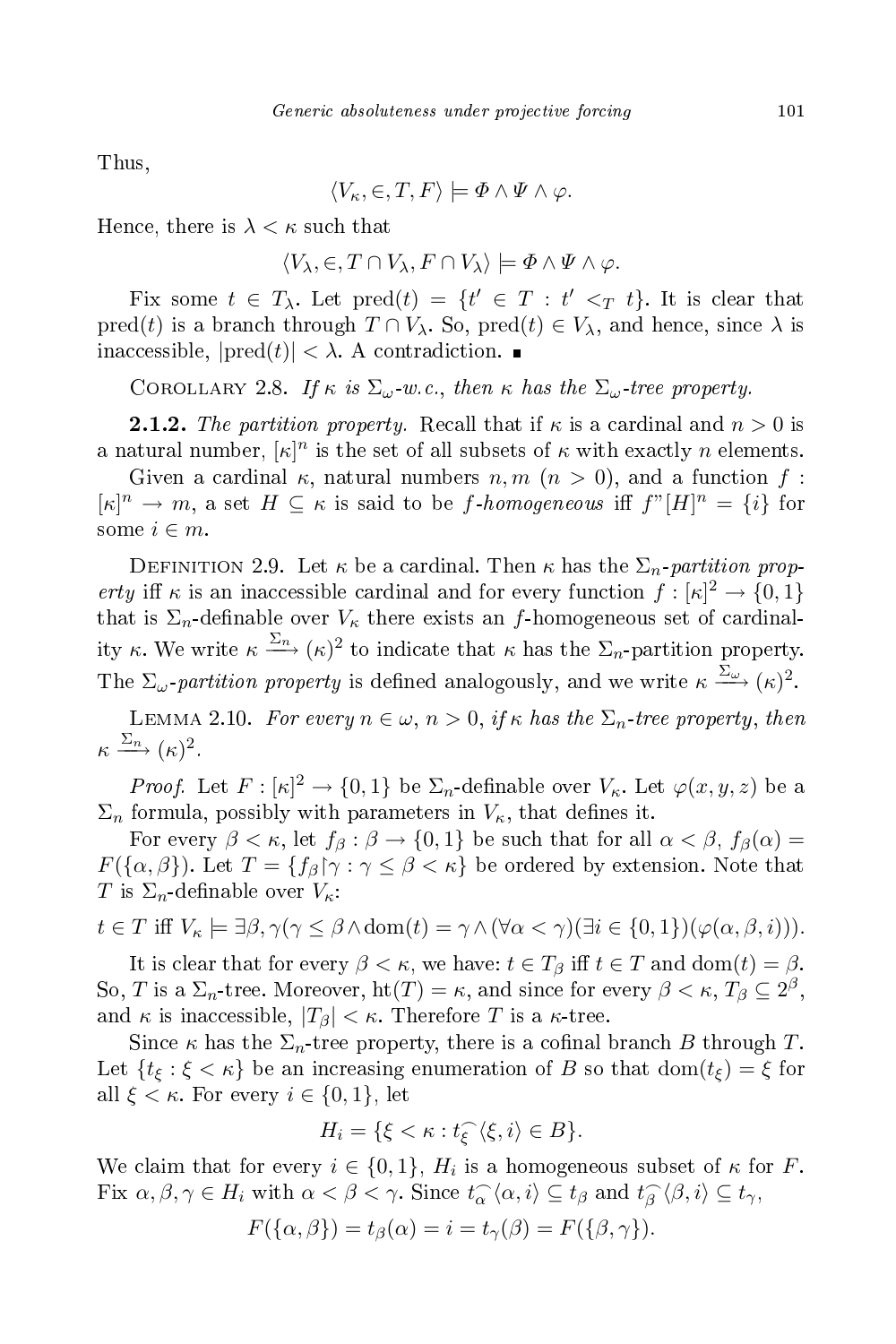So, the  $H_i$  are homogeneous for  $i \in \{0,1\}$ . Since  $|B| = \kappa$ , either  $|H_0| = \kappa$  or  $|H_1| = \kappa$ . Therefore,  $\kappa \xrightarrow{\Sigma_n} (\kappa)^2$ .

COROLLARY 2.11. If  $\kappa$  has the  $\Sigma_{\omega}$ -tree property, then  $\kappa \stackrel{\Sigma_{\omega}}{\longrightarrow} (\kappa)^2$ .

LEMMA 2.12 (E. Kranakis, [8]). *Assume V = L. For every n >* 0,  $\kappa \xrightarrow{\Sigma_n}$  $(\kappa)^2$  implies that for every  $\Pi_1^1$  formula  $\Phi(x_0,\ldots,x_k)$  and  $a_0,\ldots,a_k \in L_\kappa$ such that  $L_{\kappa} \models \Phi(a_0, \ldots, a_k)$ , there is  $\lambda \langle \kappa \rangle$  with  $L_{\lambda} \langle \lambda \rangle$  and  $L_{\kappa}$  such that  $L_{\kappa} \models \Phi(a_0, \ldots, a_k).$ 

Finally, we have:

THEOREM 2.13.  $(V = L)$  Let  $\kappa$  be a cardinal. Then for every  $n \geq 1$  the following are equivalent: fol lowing are equivalent :

- (1)  $\kappa$  is a  $\Sigma_n$ -w.c. cardinal.
- (2)  $\kappa$  has the  $\Sigma_n$ -tree property.
- (3)  $\kappa \xrightarrow{\Sigma_n} (\kappa)^2$

*Proof.* (1) $\Rightarrow$ (2) follows from Lemma 2.7.  $(2)$ ⇒ $(3)$  follows from Lemma 2.10.

Since  $L \models \kappa \stackrel{\Sigma_n}{\longrightarrow} (\kappa)^2$ , by definition,  $\kappa$  is inaccessible in L. The rest of implication  $(3) \Rightarrow (1)$  follows from Lemma 2.12 (this is the only place where  $V = L$  is used) and Proposition 2.3.

COROLLARY 2.14.  $(V = L)$  Let  $\kappa$  be a cardinal. Then the following are equivalent:

- (1)  $\kappa$  is  $\Sigma_{\omega}$ -w.c.
- (2)  $\kappa$  has the  $\Sigma_{\omega}$ -tree property.
- (3)  $\kappa \xrightarrow{\Sigma_{\omega}} (\kappa)^2$

2.2. Generi absoluteness for proje
tive posets

DEFINITION 2.15.  $L(\mathbb{R})^M$  is a  $\Sigma_n$ -w.c. (resp.  $\Sigma_\omega$ -w.c.) Solovay model over  $V \subseteq M$  iff M satisfies:

(1) For every  $x \in \mathbb{R}$ ,  $\omega_1$  is a  $\Sigma_n$ -w.c. (resp.  $\Sigma_{\omega}$ -w.c.) cardinal in  $V[x]$ .

(2) Every  $x \in \mathbb{R}$  is small-generic over V.

Notice that since every  $\Sigma_n$  w.c. (resp.  $\Sigma_{\omega}$  w.c.) cardinal is inaccessible, Lemma 1.1 also holds for  $\Sigma_n$ -w.c. (resp.  $\Sigma_\omega$ -w.c.) Solovay models.

We will make use of the following property of  $\Sigma_n$ -w.c. cardinals:

LEMMA 2.16. Let  $n \geq 1$ . Suppose that  $\kappa$  is a  $\Sigma_n$ -w.c. cardinal and  $\mathbb P$ is a  $\kappa$ -cc poset that is  $\Sigma_n$ -definable (with parameters) over  $V_\kappa$ . If  $X \subseteq \mathbb{P}$ has cardinality less than  $\kappa$ , then there is a complete subposet Q of  $\mathbb{P}$ , also of cardinality less than  $\kappa$ , such that  $X \subseteq \mathbb{Q}$ .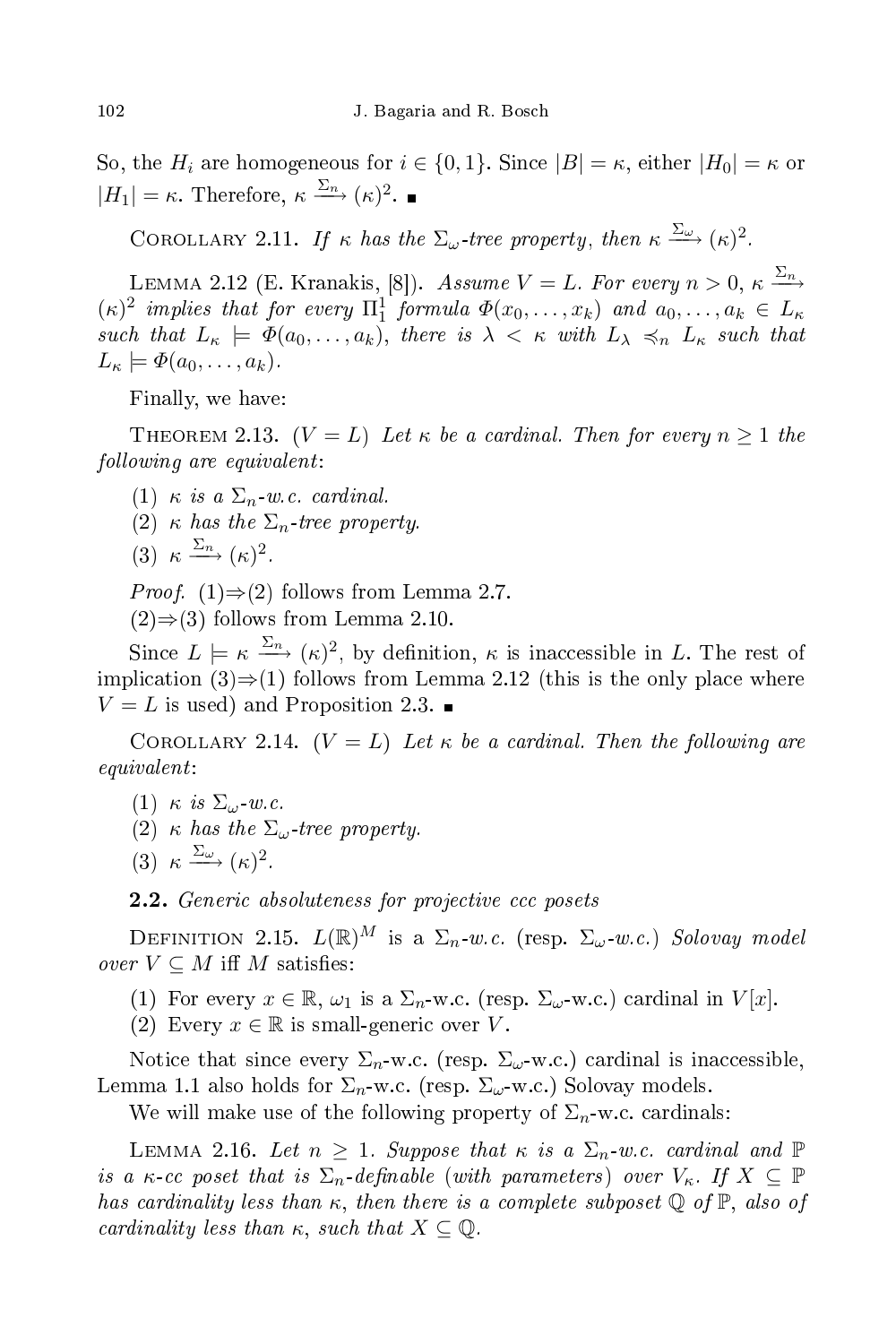*Proof.* Let  $X \subseteq \mathbb{P}$  with  $|X| < \kappa$ . Since  $\kappa$  is inaccessible, there is a cardinal  $\lambda < \kappa$  with  $X \subseteq V_{\lambda}$ .

Let  $R = \{D : D$  is a maximal antichain of  $\mathbb{P}\}$ . Since  $\mathbb{P}$  is  $\kappa$ -cc,  $R \subseteq V_{\kappa}$ . For all  $D \in V_{\kappa}$ ,  $D \in R$  iff  $V_{\kappa}$  satisfies:

$$
D \subseteq \mathbb{P} \land \forall x, y \in D \ (x \neq y \rightarrow x \perp_{\mathbb{P}} y) \land \forall z \ (z \in \mathbb{P} \rightarrow \exists y \in D \ (\neg z \perp_{\mathbb{P}} y)).
$$

Note that the formula above is the conjunction of a  $\Sigma_n$  formula and a  $\Pi_n$ formula. Hence, R is a  $\Delta_{n+1}$  predicate in  $V_{\kappa}$ .

Let  $\Phi$  be the conjunction of the following sentences of the second-order language of type  $\{\in, \mathbb{P}, \leq_{\mathbb{P}}, \perp_{\mathbb{P}}, R\}$ :

- (1)  $\leq_{\mathbb{P}}$  is a partial order with field( $\leq_{\mathbb{P}}$ ) =  $\mathbb{P}$ .
- (2)  $\perp_{\mathbb{P}}$  is the incompatibility relation of  $\langle \mathbb{P}, \leq_{\mathbb{P}} \rangle$ .
- (3)  $\forall Y \ (Y \subseteq \mathbb{P} \land \forall xy \ (Yx \land Yy \land x \neq y \rightarrow x \perp_{\mathbb{P}} y)$  $\wedge \forall z \ (\mathbb{P}z \to \exists y \ (Yy \wedge \neg y \perp_{\mathbb{P}} z)) \to \exists x \ (Rx \wedge Y = x)$ ), i.e, every maximal antichain of  $\mathbb P$  belongs to R.

Notice that (1) and (2) are first-order, and (3) is  $\Pi_1^1$ .

We have

$$
\langle V_{\kappa}, \in, \mathbb{P}, \leq_{\mathbb{P}}, \perp_{\mathbb{P}}, R \rangle \models \varPhi.
$$

So, since  $\kappa$  is  $\Sigma_n$  w.c., there is  $\alpha < \kappa$  with  $\lambda < \alpha$  such that

$$
\langle V_{\alpha}, \in, \mathbb{P} \cap V_{\alpha}, \leq_{\mathbb{P}} \cap V_{\alpha}, \perp_{\mathbb{P}} \cap V_{\alpha}, R \cap V_{\alpha} \rangle \models \varPhi.
$$

Let  $\mathbb{Q} = \langle \mathbb{P} \cap V_{\alpha}, \leq_{\mathbb{P}} \cap V_{\alpha}, \perp_{\mathbb{P}} \cap V_{\alpha} \rangle$ . So,  $|\mathbb{Q}| < \kappa$ . By (1) and (2),  $\mathbb{Q}$  is a subposet of  $\mathbb P$  that preserves the incompatibility relation of  $\mathbb P$ . Since  $\lambda < \alpha$ , we have  $X \subseteq \mathbb{P} \cap V_{\alpha}$ . Finally, let D be a maximal antichain of Q. Then, by (3),  $D \in R \cap V_{\alpha}$ . So since  $D \in R$ , it follows that D is a maximal antichain of  $\mathbb P$ . This shows that  $\mathbb Q$  is a complete subposet of  $\mathbb P$  of cardinality less than  $\kappa$  which includes X.  $\blacksquare$ 

For  $\alpha$  an ordinal, we shall write Coll<sub> $\alpha$ </sub> for the Levy collapse below  $\alpha$ , instead of the usual and more cumbersome  $Coll(\omega, < \alpha)$ .

THEOREM 2.17. Let  $n \geq 1$ . Suppose  $L(\mathbb{R})^M$  is a  $\Sigma_n$ -w.c. Solovay model over V and  $\mathbb P$  is a ccc poset which is, in M,  $\Sigma_n$ -definable (with parameters) over  $H(\omega_1)$ . Then the  $L(\mathbb{R})$  of any  $\mathbb{P}\text{-}extension$  of M is also a  $\Sigma_n$ -w.c. Solovay model over V .

*Proof.* Let  $\kappa = \omega_1^M$ . Force over M with Woodin's partial ordering W (see Lemma 1.1) to obtain a  $\mathrm{Coll}_{\kappa}$ -generic C over V so that  $\mathbb{R}^M = \mathbb{R}^{V[C]}$ . Notice that for a generic filter  $G \subseteq \mathbb{P}$ , G is P-generic over M iff it is P-generic over  $V[C]$  and, moreover,  $\mathbb{R}^{M[G]} = \mathbb{R}^{V[C][G]}$ . Thus, to prove the theorem it will be enough to show that every real in  $V[C][G]$  is generic over V for some forcing notion  $\mathbb P$  in V that is countable in  $V[C][G]$ .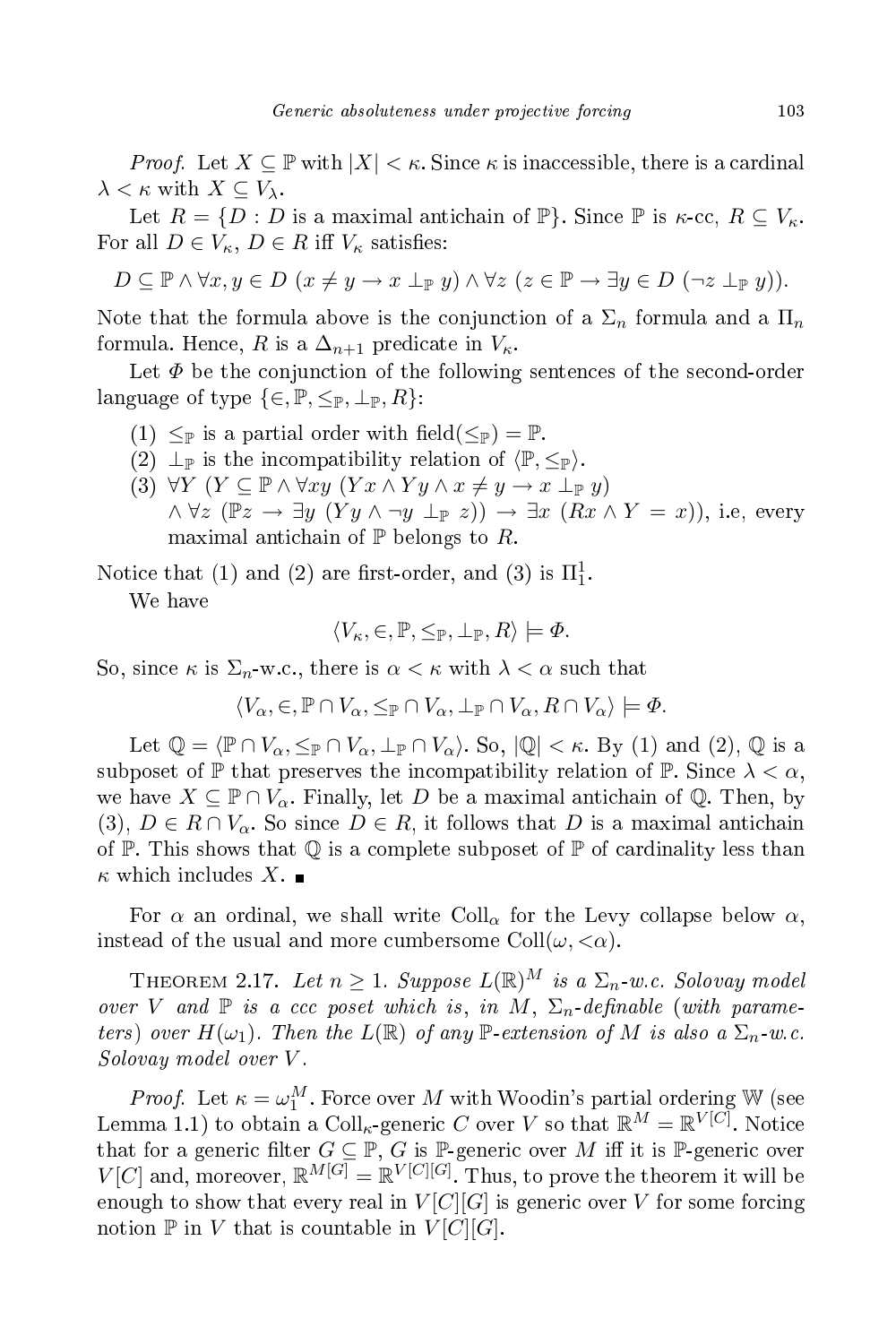Let  $\dot{\mathbb{P}}$  be a Coll<sub>k</sub>-name for  $\mathbb P$  in V. By the Factor Lemma for the Levy collapse, we may assume that the parameters of the definition of  $\mathbb P$  are in V. Further, since the Levy collapse is homogeneous, we may assume that  $\mathbb{F}_{\text{Coll}}$ . "P is a poset". Notice that  $Coll_{\kappa}$  is definable by means of a  $\Sigma_1$  and a  $\overline{II_1}$ formula without parameters over  $V_{\kappa}$  (see [2]). Hence, for  $n \geq 1$ , Coll<sub> $\kappa * \dot{P}$ </sub> is a poset which is  $\Sigma_n$ -definable over  $V_\kappa$ , possibly with parameters.

Let x be a real in  $V[C][G]$ . Let  $\dot{x}$  be a simple  $Coll_{\kappa} * \dot{\mathbb{P}}$ -name for  $x$  in  $V$ , and let X be the set of all conditions of  $Coll_{\kappa} * \dot{\mathbb{P}}$  in  $TC(\dot{x})$ . Since  $Coll_{\kappa} * \dot{\mathbb{P}}$  is  $\kappa$ -cc,  $|X| < \kappa$ . So, by Lemma 2.16, there is a complete subposet Q of Coll $\kappa * \mathbb{P}$ such that  $X \subseteq \mathbb{Q}$  and  $\mathbb{Q}$  has cardinality less than  $\kappa$ . Let  $H = (C * G) \cap \mathbb{Q}$ . Then H is Q-generic over V and  $\dot{x}[H] = \dot{x}[C * G] = x$ . This completes the proof of the theorem since it shows that x is generic over  $V$  for the countable poset  $\mathbb{Q}$ .

Corollary 2.18.

- (1) For every  $n \geq 1$ , Con(ZFC + there exists a  $\Sigma_n$ -w.c. cardinal) implies  $Con(ZFC + L(\mathbb{R})$ -absoluteness for  $\Sigma_{n+1}^1$  ccc posets).<br>Con(ZEC + them exists e  $\Sigma$  = we examined) implies 6
- (2) Con(ZFC + there exists a  $\Sigma_{\omega}$ -w.c. cardinal) implies Con(ZFC+L(R)absoluteness for projective ccc posets).

*Proof.* (1): Suppose  $\kappa$  is  $\Sigma_n$ -w.c. Force with  $\text{Coll}_{\kappa}$  so that the  $L(\mathbb{R})$  of the generic extension M is a  $\Sigma_n$ -w.c. Solovay model over V. By Theorem 2.17 and Lemma 1.3,  $L(\mathbb{R})$ -absoluteness holds in M for ccc posets that are  $\Sigma_n$  definable, with parameters, in  $H(\omega_1)$ , and hence, for  $\sum_{n=1}^{1}$  ccc posets.

Recall that for  $\Gamma$  a class of posets, a poset  $\mathbb P$  is  $\Gamma$ -productive-ccc iff it is ccc and for every ccc poset  $\mathbb Q$  in  $\Gamma$ ,  $\mathbb P \times \mathbb Q$  is ccc.

Let  $\Gamma_n$  be the class of all  $\Sigma_{\sim n+1}^1$  ccc posets, and let  $\Gamma_{\omega}$  be the class of all intime are foreign poting  $\Sigma_{\sim n+1}^1$ projective ccc forcing notions. Then, as in  $[2]$ , we can show:

Theorem 2.19.

- (1) If  $L(\mathbb{R})^M$  is a  $\Sigma_n$ -w.c. Solovay model, then in  $L(\mathbb{R})^M$  every ccc poset is  $\Gamma_n$ -productive-ccc.
- (2) If  $L(\mathbb{R})^M$  is a  $\Sigma_{\omega}$ -w.c. Solovay model, then in  $L(\mathbb{R})^M$  every ccc poset is  $\Gamma_{\omega}$ -productive-ccc.

*Proof.* (1): Suppose  $L(\mathbb{R})^M$  is a  $\Sigma_n$ -w.c. Solovay model over V, and in  $L(\mathbb{R})^M$ ,  $\mathbb P$  is a ccc poset and  $\mathbb Q$  is a poset in the class  $\Gamma_n$ .

It is known (see [7]) that there is a ccc poset  $\mathbb{Q}^*$  in  $\Gamma_n$  such that  $\mathbb Q$ completely embeds into  $\mathbb{Q}^*$ , and if G is  $\mathbb{Q}^*$ -generic over some model M, then  $M[G]$  is of the form  $M[g]$  for some real g.

Let  $\mathbb{Q}^*$  be as above, and suppose  $\tau$  is a  $\mathbb{Q}^*$ -name for an uncountable antichain of  $\mathbb{P}, \tau \in L(\mathbb{R})^M$ . Let  $\varphi_{\mathbb{P}}(x), \varphi_{\leq_{\mathbb{P}}}(x, y)$  and  $\varphi_{\perp_{\mathbb{P}}}(x, y)$  be formulas with only reals and ordinals as parameters that define, respectively,  $\mathbb{P}$ ,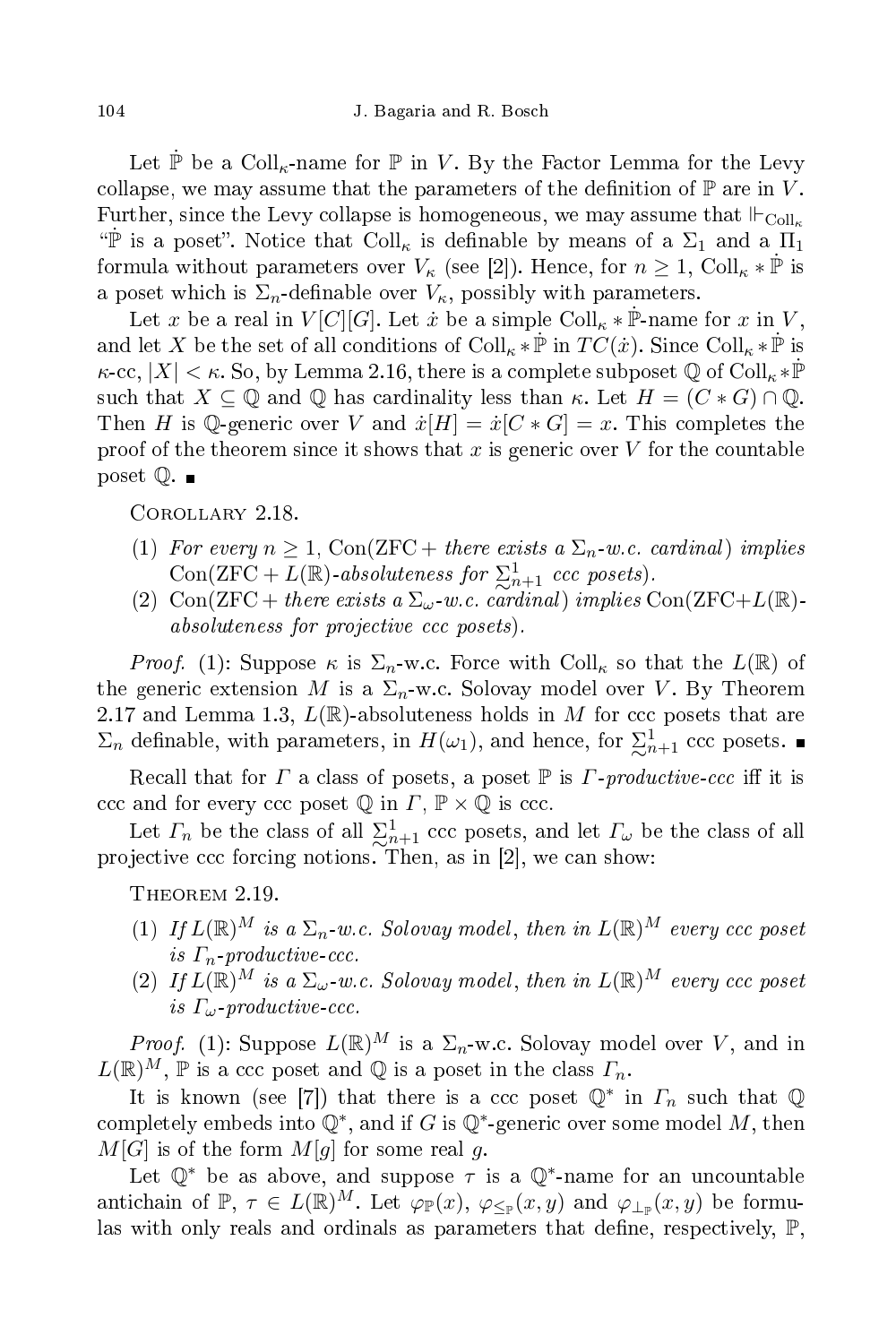$\leq_{\mathbb{P}}$ , and  $\perp_{\mathbb{P}}$  in  $L(\mathbb{R})^M$ , and let  $\varphi_{\mathbb{Q}^*}(x), \varphi_{\leq_{\mathbb{Q}^*}}(x, y)$ , and  $\varphi_{\perp_{\mathbb{Q}^*}}(x, y)$  be  $\Sigma^1_{n+1}$ formulas with real parameters that define, respectively,  $\mathbb{Q}^*, \leq_{\mathbb{Q}^*}$ , and  $\bot_{\mathbb{Q}^*}$ . Thus, there is a formula  $\varphi(x, y)$  with only reals and ordinals as parameters such that the following holds in  $L(\mathbb{R})^M$ :

- (i) For all p, a, if  $\varphi(p, a)$ , then  $\varphi_{\mathbb{Q}^*}(p)$  and  $\varphi_{\mathbb{P}}(a)$ .
- (ii) For all  $p, q, a, b$ , if  $\varphi(p, a)$ ,  $\varphi(q, b)$ , and not  $\varphi_{\perp_{\mathbb{Q}^*}}(p, q)$ , then  $\varphi_{\perp_{\mathbb{P}}}(a, b)$ .
- (iii) For all  $p, a, \varphi(p, a)$  iff  $\langle p, \check{a} \rangle \in \tau$ .

Suppose  $G$  is  $\mathbb{Q}^*$ -generic over  $L(\mathbb{R})^M$ . So,  $G$  is also generic over  $M$ . Let N be the  $L(\mathbb{R})$  of  $L(\mathbb{R})^M[G]$ . Clearly, since  $M[G]$  and  $L(\mathbb{R})^M[G]$  have the same reals,  $N = L(\mathbb{R})^{M[G]}$ . Thus, by Lemma 1.3 and Theorem 2.17, (i) and (ii) above hold in N. Since G is easily coded by a real,  $G \in N$ . In N, let  $A = \{a : \exists p \in G \; \varphi(p, a)\}.$  Notice that, by (iii) above,  $\tau[G] \subseteq A$ , and so A is an uncountable set in N. Also, for every  $a \in A$ ,  $N \models \varphi_{\mathbb{P}}(a)$ . Let  $\mathbb{P}^N$  and  $\leq^N_{\mathbb{P}}$ be the sets defined in N by the formulas  $\varphi_{\mathbb{P}}(x)$  and  $\varphi_{\leq_{\mathbb{P}}}(x, y)$ , respectively. Then  $N \models " \langle \mathbb{P}^N, \leq_{\mathbb{P}} N \rangle$  is a ccc poset". So, since

 $N \models "A$  is an uncountable subset of  $\mathbb{P}^{N}$ ",

we have

$$
N \models \text{``}\exists p,q,a,b \; (\varphi(p,a) \land \varphi(q,b) \land \neg \varphi_{\perp_{\mathbb{Q}^*}}(p,q) \land \neg \varphi_{\perp_{\mathbb{P}}}(a,b))".
$$

Therefore, by 1.3 and 2.17,

$$
L(\mathbb{R})^M \models \text{``}\exists p, q, a, b \ (\varphi(p, a) \land \varphi(q, b) \land \neg \varphi_{\perp_{\mathbb{Q}}^*}(p, q) \land \neg \varphi_{\perp_{\mathbb{P}}}(a, b))"
$$

which contradicts (ii) above.

Now suppose H is Q-generic over  $L(\mathbb{R})^M$ . Let G be Q\*-generic over  $L(\mathbb{R})^M$  such that

$$
L(\mathbb{R})^M[H] \subseteq L(\mathbb{R})^M[G].
$$

Since  $\mathbb P$  is ccc in  $L(\mathbb R)^M[G]$ , it is also ccc in  $L(\mathbb R)^M[H]$ .

COROLLARY 2.20. If  $L(\mathbb{R})^M$  is a  $\Sigma_n$ -w.c. Solovay model over V, then in M there are no  $\Sigma_{n+1}^1$  Suslin trees. And if  $L(\mathbb{R})^M$  is a  $\Sigma_{\omega}$ -w.c. Solovay model over V, then in  $\widetilde{M}$  there are no projective Suslin trees.

*Proof.* If T is a  $\sum_{n=1}^{1}$  Suslin tree, then  $T \times T$  with the product ordering is a  $\sum_{n=1}^{\infty}$  poset which is not ccc (see [6]).

# 3. The strength of generi absoluteness under pro je
tive for
ing notions. In this se
tion we shall prove the following:

THEOREM 3.1. If  $\Sigma^1_4$ -absoluteness holds for  $\Delta^1_3$  ccc forcing notions, then  $\omega_1$  is a  $\Sigma_1$ -w.c. cardinal in L.

*Proof.* Suppose towards a contradiction that  $\omega_1$  is not  $\Sigma_1$ -w.c. in L. We know (see [2]) that  $\omega_1$  is inaccessible in L and, in fact,  $\omega_1$  is inaccessible to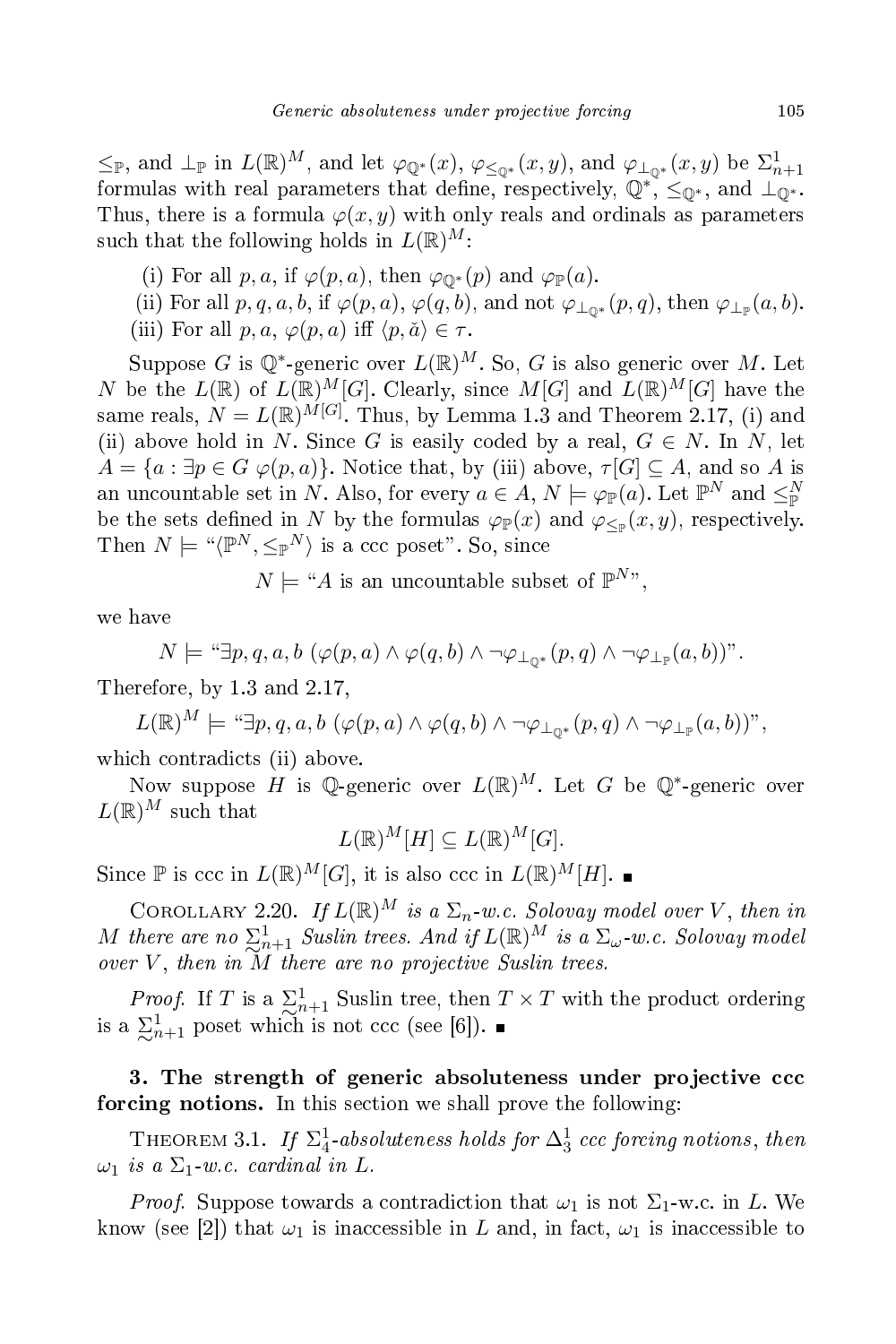reals, i.e.,  $\omega_1^{L[x]}$  $\frac{L[x]}{1}$  is countable for every real x. Hence, by Theorem 2.13, there is, in L, an Aronszajn tree  $T = \langle T, \leq_T \rangle$  whose nodes are elements of  $2^{<\omega_1}$ and which is a  $\Sigma_1$ -tree over  $L_{\omega_1}$ .

We need the following version of the Silver tree  $S_T$  for T (See [5]): For every set M and every  $X \subseteq M$ , let  $H^M(X)$  denote the Skolem hull of X in M. Then the Silver tree  $S_T$  for T is defined as follows:

(1)  $\langle \alpha, \beta, a \rangle \in S_T$  iff (a)  $\alpha < \beta < \omega_1$ , (b)  $a \in L_\beta$  is a function with  $\alpha \subseteq \text{dom}(a)$ , (c)  $L_{\beta} = H^{L_{\beta}}(\alpha \cup \{a\}),$ (d)  $a \upharpoonright \alpha \in T$ .  $(2) \langle \alpha, \beta, a \rangle \leq_{S_T} \langle \gamma, \delta, c \rangle$  iff (a)  $\alpha \leq \gamma$ , (b)  $L_{\beta} = \mu^{\gamma} H^{L_{\delta}}(\alpha \cup \{c\})$ , where  $\mu$  is Mostowski's transitive collapse

function, and 
$$
\mu(c) = a
$$
.

Note that if  $\langle \alpha, \beta, a \rangle \in S_T$ , then  $\langle \alpha, \beta, a \rangle$  is a node of height  $\alpha$ .

LEMMA 3.2 (J. H. Silver, see [5]).  $S_T$  is an Aronszajn tree in L such that in any model of ZFC (extending L), if there is a branch of length  $\omega_1$  through  $S_T$ , then  $cf(\omega_1) = \omega$ .

An important fact for our purposes is that the complexity of  $S_T$  is the same as that of  $T$ . That is:

LEMMA 3.3. For all  $n \geq 1$ , if  $T \subseteq 2^{<\omega_1}$  is a  $\Sigma_n$ -tree (resp.  $\Pi_n$ -tree) over  $L_{\omega_1},$  then  $S_T$  is also a  $\Sigma_n$ -tree (resp.  $\Pi_n$ -tree) over  $L_{\omega_1}.$ 

*Proof.* Fix some recursive enumeration  $\langle \varphi_i : i \in \omega \rangle$  of all formulas of the language of set theory of the form  $\exists \overline{x} \varphi(\overline{y}, \overline{z}, \overline{x})$ , where  $\overline{y}, \overline{z}, \overline{x}$  are finite sequences of variables and  $\bar{x}$  is non-empty. We use the following notational conventions: given a formula  $\varphi_i$ , we denote by  $\varphi'_i$  the formula resulting from the removal of the first block of existential quantifiers of  $\varphi_i$ . Also,  $\exists \overline{y}$   $\varphi_i$ denotes the formula resulting by adding the block of existential quantifiers  $\exists \overline{y}$  to the formula  $\varphi_i$ . Note that the maps  $\varphi_i \mapsto \varphi'_i$  and  $\varphi_i \mapsto \exists \overline{y}$   $\varphi_i$  are recursive.

If x is an ordered pair, then let  $(x)_0$  and  $(x)_1$  denote, respectively, the first and second coordinates of  $x$ .

For every set  $M \in L$ , we define the function  $r^M$  from  $\omega \times M^{\leq \omega}$  to  $M^{<\omega} \times M^{<\omega}$  as follows: for all  $i \in \omega$  and every  $b \in M^{<\omega}$ ,

$$
r^M(i,b) = \begin{cases} \text{the } <_L \text{-least } a \in M^{<\omega} \times M^{<\omega} \text{ such that} \\ M \models \varphi'_i((a)_0, b, (a)_1) & \text{if } M \models \exists y \ \varphi_i(b), \\ \langle \emptyset, \emptyset \rangle & \text{if } M \not\models \exists y \ \varphi_i(b). \end{cases}
$$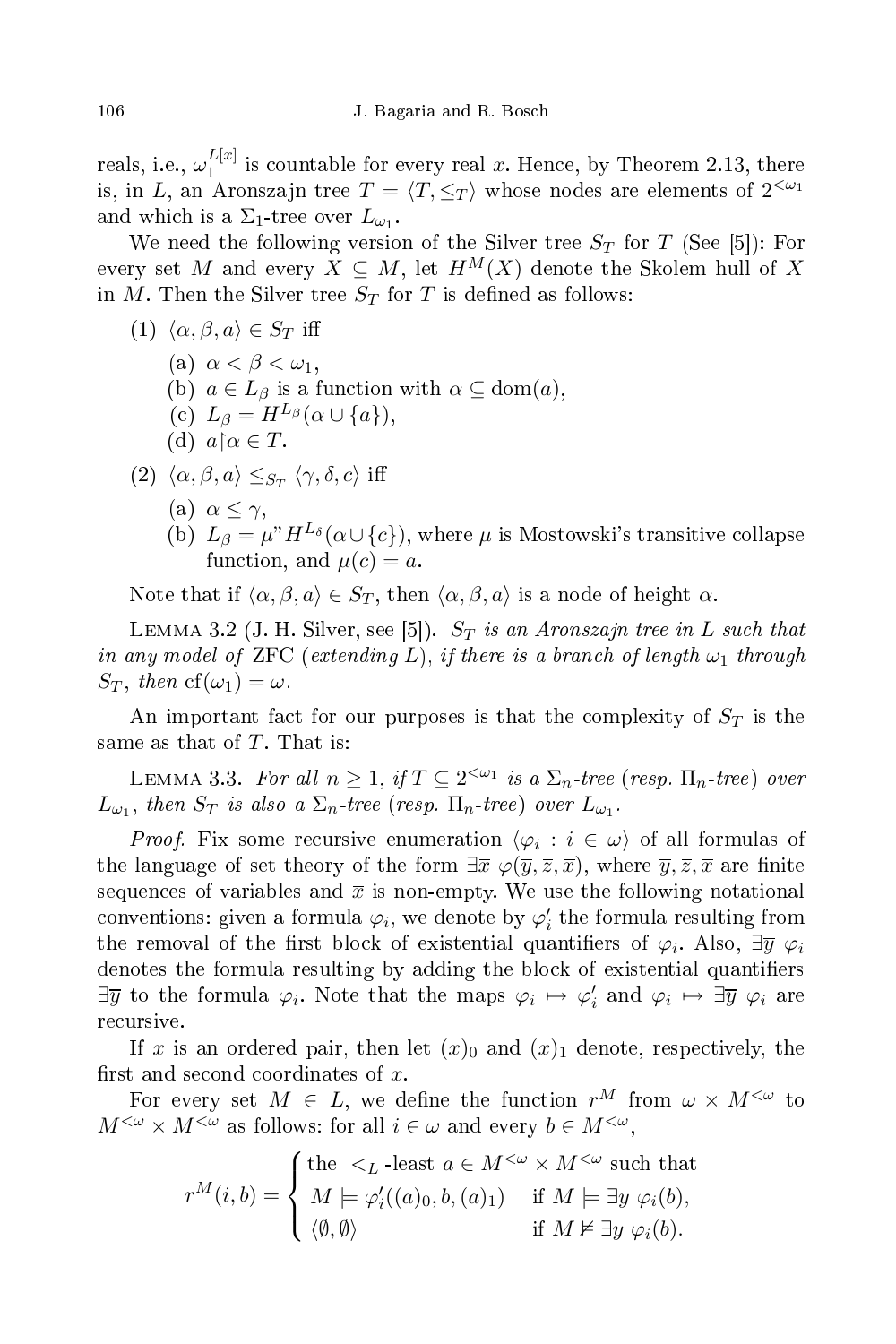Let Sk<sup>M</sup> be the function from  $\omega \times M^{\langle \omega \rangle}$  into  $M^{\langle \omega \rangle}$  defined by Sk<sup>M</sup> $(i, b)$  =  $(r^M(i, b))_0$  for every  $i \in \omega$  and  $b \in M^{<\omega}$ .

CLAIM 3.4.  $(V = L)$  For every set M, the functions  $r^M$  and  $Sk^M$  are  $\Delta_1$  with M as a parameter.

*Proof.* We only need to show that  $r^M$  is  $\Delta_1$ . Let  $Sat(x, y, z)$  denote the satisfaction relation for sets, i.e.,  $Sat(x, y, z)$  iff the set x satisfies the formula y with the sequence z of elements of x. Notice that this is a  $\Delta_1$  relation.

For every  $i \in \omega$ , and every  $b \in M^{<\omega}$ ,  $r^M(i, b) = a$  iff

- (1) *a* is an ordered pair, and  $(a)_0, (a)_1 \in M^{<\omega}$ .
- (2) Either Sat $(M, \exists y \varphi_i, b)$  and
	- (a) Sat $(M, \varphi'_i, (a) \widehat{\phantom{\alpha}}_0 b^\frown (a)_1),$
	- (b)  $(\forall c, d \in M)(\text{Sat}(M, \varphi_i', c \cap b \cap d) \to a <_L \langle c, d \rangle),$
- (3) or  $\neg \text{Sat}(M, \exists \overline{y} \varphi_i, b)$  and  $(\forall c, d \in M)(a \leq_L \langle c, d \rangle)$ .

Since  $\leq_L$  is a  $\Delta_1$  relation, (1), (2), and (3) can be written as both  $\Sigma_n$ and  $\Pi_n$  sentences. Hence,  $r^M$  is a  $\Delta_1$  function.

Therefore, the functions  $M \mapsto r^M$  and  $M \mapsto \text{Sk}^M$  are  $\Delta_1$  definable in L without parameters.

CLAIM 3.5.  $(V = L)$  For every set M and every  $X \subseteq M$ ,  $H^M(X)$  is a  $\Delta_1$  definable set with M and X as parameters.

*Proof.* Given M and  $X \subseteq M$ , define a sequence  $(H^M(X,n))_{n \leq \omega}$  recursively by:

$$
H^M(X,0) = \text{Sk}^{Mn}(\omega \times X^{<\omega}),
$$
  

$$
H^M(X,n+1) = \text{Sk}^{Mn}(\omega \times H^M(X,n)^{<\omega}).
$$

Since Sk<sup>M</sup> is  $\Delta_1$  definable, with M as parameter, the map  $n \mapsto H^M(X,n)$ is also  $\Delta_1$  definable with parameters M and X. Note that  $H^M(X) =$  $\bigcup_{n\in\omega}H^M(X,n).$  Thus, for all a,

$$
a \in H^M(X)
$$
 iff  $(\exists n \in \omega)(a \in H^M(x, n)),$ 

and so  $H^M(X)$  is  $\Delta_1$ -definable with M and X as parameters.

We continue with the proof of Lemma 3.3. Recall that  $T$  is a tree which is definable over  $L_{\omega_1}$  with  $\Sigma_n$  formulas  $\varphi_T(x)$  and  $\varphi_{\leq_T}(x,y)$ , possibly with parameters. Then, for all  $\alpha, \beta < \omega_1$  and every  $b \in L_{\omega_1}, \, \langle \alpha, \beta, b \rangle \in S_T$  iff  $L_{\omega_1}$ satisfies:

- (1)  $\alpha$  and  $\beta$  are ordinals and  $\alpha < \beta$ .
- (2) b is a function such that  $(\forall \gamma \in \alpha)(\gamma \in \text{dom}(b))$  and  $b \in L_{\beta}$ .
- (3)  $(\forall x \in L_{\beta})(x \in H^{L_{\beta}}(\alpha \cup \{b\}))$  and  $(\forall x \in H^{L_{\beta}}(\alpha \cup \{b\}))(x \in L_{\beta}).$
- (4)  $\varphi_T(b\upharpoonright\alpha)$ .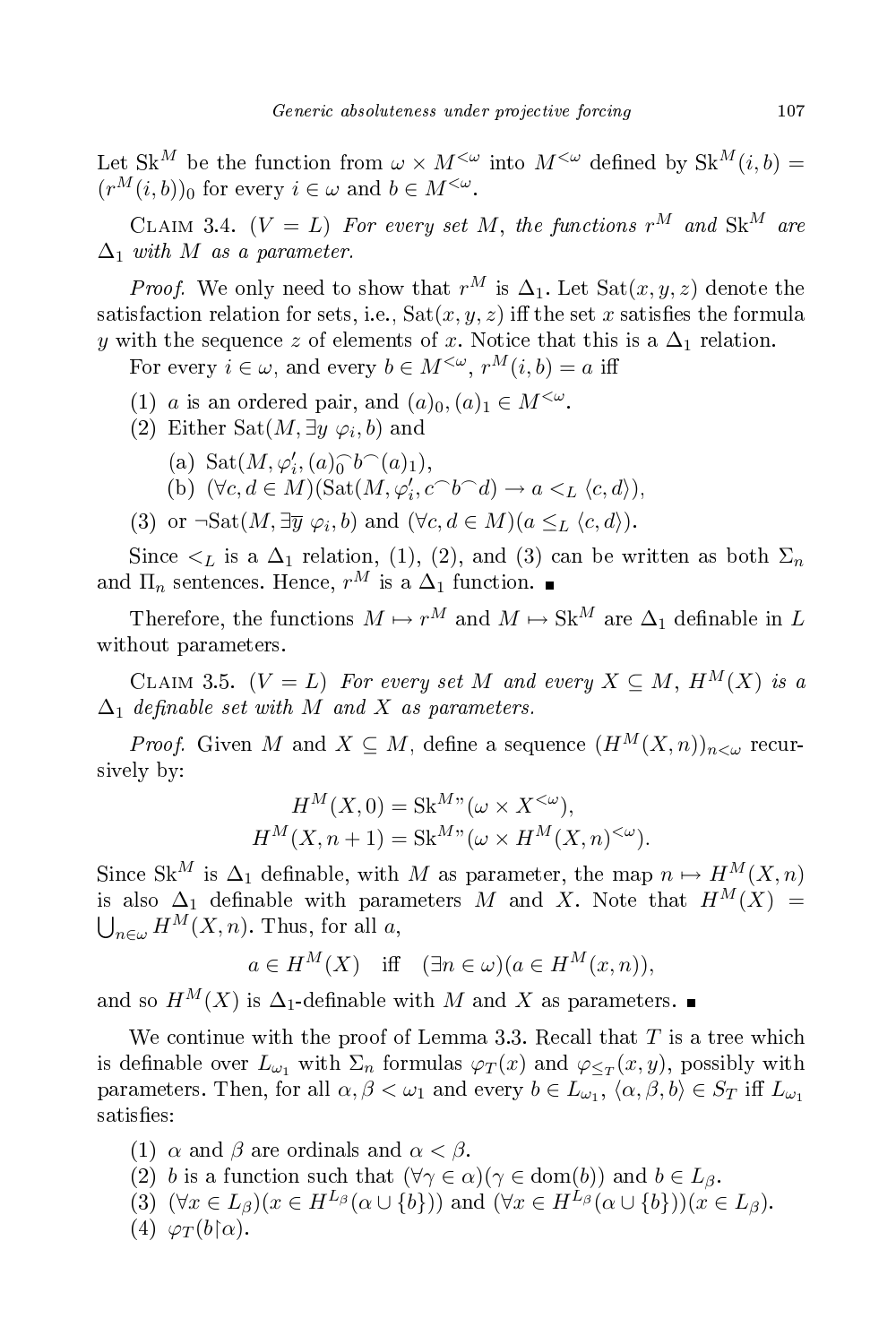(1) is  $\Delta_0$ . Since the maps  $\beta \mapsto L_{\beta}$ , and  $(X, M) \mapsto H^M(X)$  are  $\Delta_1$ , (2) and (3) are  $\Delta_1$ . Finally, it is clear that (4) is  $\Sigma_n$ .

Note that  $\mu$ , the Mostowski collapsing map, is  $\Delta_1$ . So, for all  $\alpha, \beta, \gamma, \delta$  $\langle \omega_1 \rangle$  and every  $b, d \in L_{\omega_1}, \langle \alpha, \beta, b \rangle \leq_{S_T} \langle \gamma, \delta, d \rangle$  iff  $L_{\omega_1}$  satisfies:

- (1)  $\langle \alpha, \beta, b \rangle$ ,  $\langle \gamma, \delta, d \rangle \in S_T$ .
- (2)  $\alpha < \gamma$ .
- (3)  $(\forall x \in L_{\beta})(x \in \mu(H^{L_{\delta}}(\alpha \cup \{d\})))$  and  $(\forall x \in \mu(H^{L_{\delta}}(\alpha \cup \{d\}))(x \in L_{\beta}).$ (4)  $\mu(d) = b$ .

(1) is  $\Sigma_n$  in  $L_{\omega_1}$ , (2) is  $\Delta_0$ , and (3) and (4) are  $\Delta_1$  in  $L_{\omega_1}$ .

Therefore  $\langle S_T, \leq_{S_T} \rangle$  is a tree which is  $\Sigma_n$ -definable over  $L_{\omega_1}$ .

It only remains to show that the relation  $t \in (S_T)_{\alpha}$  is  $\Sigma_n$  over  $L_{\omega_1}$ . But this is clear, since  $t \in (S_T)_{\alpha}$  iff  $t \in S_T$  and  $t_0 = \alpha$ . This finishes the proof of Lemma 3.3.  $\blacksquare$ 

REMARK 3.6. Notice that the arguments above show that in L, if  $(T, \leq_T)$ is a tree where both T and  $\leq_T$  are  $\Sigma_n$ -definable over  $L_{\kappa}$  and, possibly, the levels of T are not  $\Sigma_n$ -definable over  $L_{\kappa}$ , where  $\kappa$  is an uncountable cardinal, then  $S_T$  is a  $\Sigma_n$ -tree over  $L_{\kappa}$ . Thus, if  $V = L$ , then the conclusion of Lemma 2.7 can be strengthened to: every  $\kappa$ -tree that is  $\Sigma_n$ -definable over  $L_{\kappa}$  has a cofinal branch. Hence, in Theorem 2.13 we can add the following as a further equivalence:  $\kappa$  is inaccessible and every  $\kappa$ -tree that is  $\Sigma_n$ -definable over  $V_\kappa$ has a cofinal branch.

Continuing now with the proof of Theorem 3.1, recall that WO is the  $\Pi_1^1$  set of elements of the Baire space  $ω^ω$  that code well-orderings of  $ω$ . If  $a \in WO$ , let  $||a||$  be the order-type of the well-ordering coded by a (see [6]). For  $x \subseteq \omega$ , let  $\overline{x}$  be the element of  $\omega^{\omega}$  coded by x, via some recursive bijection between  $\mathcal{P}(\omega)$  and  $\omega^{\omega}$ .

LEMMA 3.7. If  $C$  is a  $\mathrm{Coll}_{\omega_1}$  -generic filter over  $V,$  then there is a function  $\pi \in V[C]$  from WO into WO such that:

- (1) For every  $x \in \text{WO}, \pi(x)$  is a code for the ordinal  $||x||$ .
- (2) For every  $x, y \in \mathbb{W}$ O, if  $||x|| = ||y||$ , then  $\pi(x) = \pi(y)$ .
- (3)  $\pi$  has a Coll<sub> $\omega_1$ </sub>-name that can be coded by a  $\Delta_3^1$  subset of  $\omega^{\omega}$ .

*Proof.* Let WO be the set of all simple  $Coll_{\omega_1}$ -names  $\sigma$  for a subset of  $\omega$ such that  $\vdash_{\text{Coll}_{\omega_1}} \text{``}\overline{\sigma} \in \text{WO}"$ .

Note that, since  $\mathrm{Coll}_{\omega_1} \in L$ , every  $\mathrm{Coll}_{\omega_1}$ -generic filter over  $V$  is also generic over L. So, for every  $\gamma < \omega_1$  let  $\tau_{\gamma}$  be the  $<_L$ -least simple  $\mathrm{Coll}_{\omega_1}$ -name for a subset of  $\omega$  such that  $\|\vdash_{\text{Coll}_{\omega_1}} \text{``}\|\overline{\tau}_\gamma\| = \breve{\gamma}$ ". Let  $B_{\omega_1} = \{\tau_\gamma : \gamma < \omega_1\}$  and let  $\dot{B} = \text{Coll}_{\omega_1} \times B_{\omega_1}$ .

Define the function  $\pi_{\omega_1}$  from WO into  $B_{\omega_1}$  as follows: for every  $\sigma \in \dot{\text{WO}},$  $\pi_{\omega_1}(\sigma)=\tau$  iff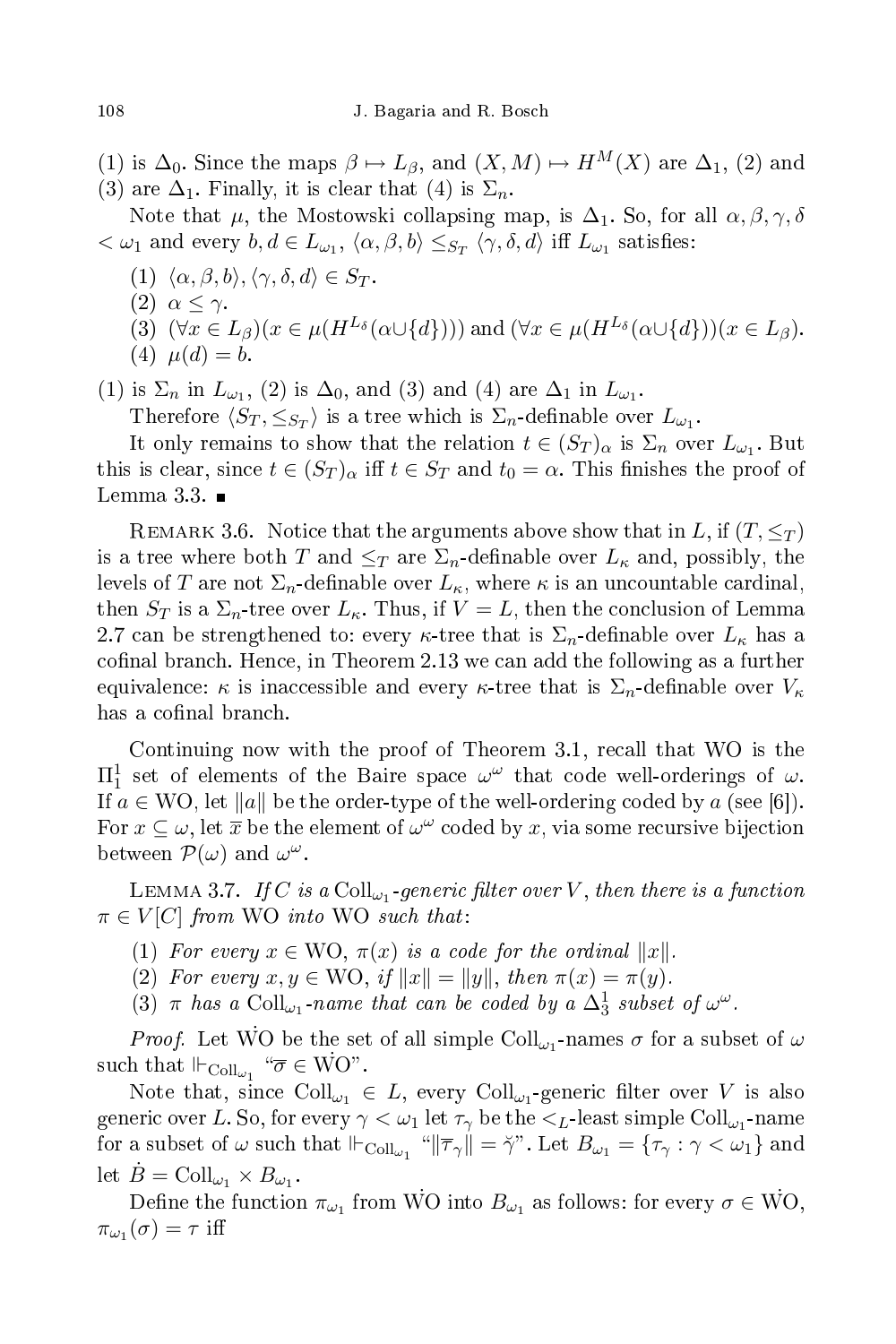$$
\begin{aligned} & (1) \ \ \tau \in B_{\omega_1}, \\ & (2) \ \|\vdash_{\text{Coll}_{\omega_1}} \text{``}\|\overline{\sigma}\| = \|\overline{\tau}\|. \end{aligned}
$$

Let  $\dot{\pi} = \text{Coll}_{\omega_1} \times \pi_{\omega_1}$ .

We can now easily check that if C is  $\mathrm{Coll}_{\omega_1}$ -generic over  $V$ , then in  $V[C]$ ,  $\pi := \pi[C]$  is a function satisfying: if  $\pi(a) = b$ , then  $\|\overline{a}\| = \|\overline{b}\|$  and b is the unique code in  $\dot{B}[C]$  coding the ordinal  $\|\bar{a}\|$ . Thus  $\pi$  satisfies (1) and (2) of the lemma, modulo a recursive coding of elements of the Baire space  $\omega^{\omega}$  by subsets of  $\omega$ .

To prove (3) we need to ompute the omplexity of the sets and names involved in the definition of  $\pi$ .

First observe that  $Coll_{\omega_1}$  is a  $\Delta_2^1$  poset (see [2]).

Let WO<sup>\*</sup> be the set of codes of elements of WO. Then WO<sup>\*</sup> is a  $\Delta^1_2$  set of reals  $(cf. [1])$ .

CLAIM 3.8. Let  $B^*$  be the set of all codes of elements of  $B_{\omega_1}$ . Then  $B^*$ is a  $\Delta_3^1$  set of reals.

*Proof.* Let  $\lt_L^*$  be the following relation: for every  $x, y \in \omega^\omega$ ,  $x \lt_L^* y$  iff  $x, y$  code simple  $\mathrm{Coll}_{\omega_1}$ -names in  $L$  for subsets of  $\omega$  and the name coded by x is  $\lt_L$ -less than the name coded by y. Since every simple  $\text{Coll}_{\omega_1}$ -name for a subset of  $\omega$  is hereditarily countable, the predicate "x codes a simple Coll<sub> $\omega_1$ </sub> name in L for a subset of  $\omega$ " is  $\Sigma_1$  in  $H(\omega_1)$ . Hence, as  $\lt_L$  is also  $\Sigma_1$ over  $H(\omega_1)$ ,  $\lt_L^*$  is a  $\Sigma_2^1$  relation.

Recall that  $B_{\omega_1}$  is the range of a function that assigns to each  $\gamma < \omega_1$ the  $\lt_L$ -least Coll<sub> $\omega_1$ </sub>-name for a subset of  $\omega$  that is forced by Coll<sub> $\omega_1$ </sub> to be a code for  $\gamma$ . Thus,  $x \in B^*$  iff

- (1) x codes a simple  $\text{Coll}_{\omega_1}$ -name in L for a subset of  $\omega$  and  $\mathbb{H}_{\text{Coll}_{\omega_1}}$  " $x \in$  $\dot{W}O$ ".
- (2) for every w, if w codes a simple  $Coll_{\omega_1}$ -name for a subset of  $\omega$ , and  $w <^*_{L} x$ , then  $\mathbb{1}_{\mathrm{Coll}_{\omega_1}}$  " $\|\overline{w}\| = \|\overline{x}\|$ ".

Since (1) is a  $\Sigma_2^1$  sentence and (2) is  $\Pi_2^1$ ,  $B^*$  is a  $\Delta_3^1$  set.

Let  $\pi^*$  be the relation given by:  $\pi^*(x, y)$  iff x and y code simple  $Coll_{\omega_1}$ . names  $\sigma$  and  $\tau$ , respectively, for subsets of  $\omega$ , and  $\pi_{\omega_1}(\sigma) = \tau$ .

We will finish the proof of (3) of Lemma 3.7 by showing that  $\pi^*$  is a  $\Delta_3^1$ relation.

Let  $S(v, x, y)$  iff v codes a condition  $p \in Coll_{\omega_1}$ , x and y code simple Coll<sub> $\omega_1$ </sub>-names  $\sigma$  and  $\tau$ , respectively, for subsets of  $\omega$ , and  $p \Vdash_{\text{Coll}_{\omega_1}} \text{``} \|\overline{\sigma}\|$  =  $\|\overline{\tau}\|$ . Since the relation  $\|\overline{\sigma}\| = \|\overline{\tau}\|$  is  $\Sigma_1^1$ , and  $\text{Coll}_{\omega_1}$  is a  $\Delta_2^1$  ccc poset, S is a  $\Delta^1_2$  relation.

So, for every  $x, y \in \omega^{\omega}, \pi^*(x, y)$  iff

 $(1)$   $x \in \text{WO}^*,$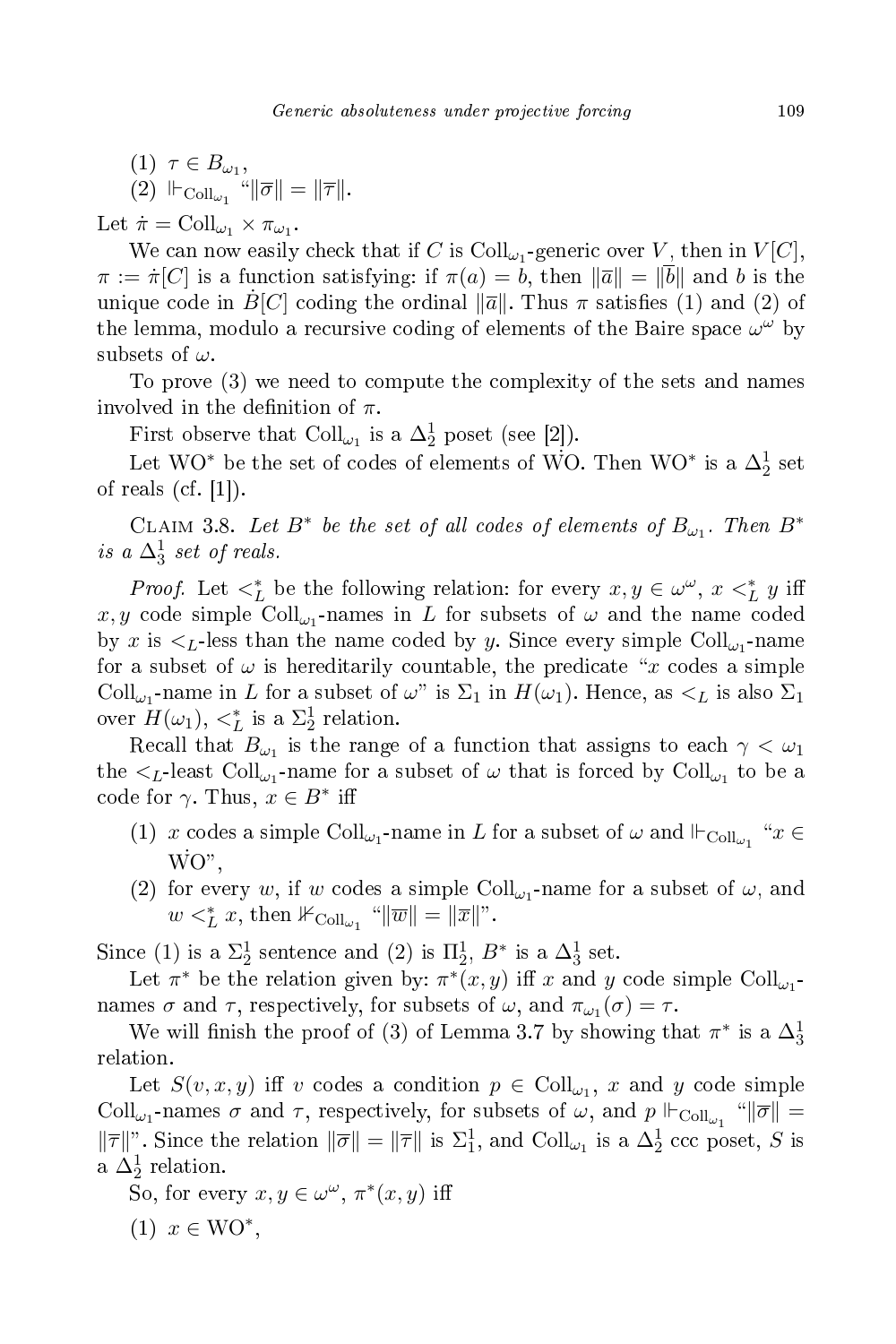(2)  $y ∈ B^*$ , (3)  $\forall v \ S(v, x, y)$ .

Since (1) is  $\Delta_2^1$ , (2) is  $\Delta_3^1$  and (3) is  $\Pi_2^1$ , we see that  $\pi^*$  is  $\Delta_3^1$ . This concludes the proof of Lemma 3.7.

Recall that WF denotes the  $\Pi^1_1$  set of all reals that code a well-founded relation on  $\omega$  (see [6]). Every set in  $H(\omega_1)$  can be coded by some  $x \in WF$ as follows:  $x \in \omega^{\omega}$  codes  $a \in H(\omega_1)$  iff  $\langle \omega, E_x \rangle \cong \langle \text{TC}(a), \in \rangle$ , where for  $n, m \in \omega$ ,  $nE_x m$  iff  $x(J(n,m)) = 0$ , where J is some recursive one-to-one pairing function from  $\omega \times \omega$  onto  $\omega$ . Moreover, every  $x \in WF$  codes one and only one set in  $H(\omega_1)$ . So, given  $x \in WF$ , denote by [x] the set coded by x. Note that the map  $x \mapsto [x]$  is  $\Delta_1$  over  $H(\omega_1)$ . Let  $[x] \sim [y]$  iff  $x \notin \mathbb{W}$  or  $y \notin \text{WF}$  or  $\langle \omega, E_x \rangle \cong \langle \omega, E_y \rangle$ . Thus,  $[x] \sim [y]$  is a  $\Sigma_1^1$  relation on the reals. Hence, we may code every function  $f \in H(\omega_1)$  by a real so that the set F of all such codes is a  $\Delta_2^1$  set of reals: for every  $x \in \omega^\omega$ ,  $x \in F$  iff

- (1)  $x \text{ codes } \langle x_n : n \in \omega \rangle,$
- (2)  $\forall n \ (x_n \text{ codes } \langle x_n^0, x_n^1 \rangle \wedge x_n^0, x_n^1 \in \text{WF} ),$
- (3)  $\forall n, m \ ([x_n^0] \sim [x_m^0] \rightarrow [x_n^1] \sim [x_m^1]).$

Back to the proof of Theorem 3.1, recall that we have a tree  $T$  whose nodes are functions in  $2^{<\omega_1}$  and which is  $\Sigma_1$ -definable in  $L_{\omega_1}$ . By Lemma 3.3,  $S_T$  is also  $\Sigma_1$ -definable in  $L_{\omega_1}.$  And by Lemma 3.2,  $S_T$  is still an Aronszajn tree in V, and in any generic extension of V that preserves  $\omega_1$ . Force with  $\mathrm{Coll}_{\omega_1}$  over V. In the generic extension  $V[C],$  and using the function  $\pi$  from Lemma 3.7, we may code the nodes of  $S_T$  by reals to obtain an isomorphic tree  $S_T^*$  on the reals. Namely: for all  $x, y, z \in \omega^\omega$ ,  $\langle x, y, z \rangle \in S_T^*$  iff

- $(1)$   $x, y \in \text{WO}$ ,
- (2)  $\pi(x) = x \wedge \pi(y) = y$ ,
- (3) ∃f ( $\langle ||x||, ||y||, f \rangle \in S_T \land z$  codes the  $\langle L$ -least Coll<sub>ω1</sub>-name σ for a real such that  $\sigma[C]$  codes f).

Thus,  $S_T^*$  is  $\Sigma_1$ -definable in  $H(\omega_1)$  with  $\pi$  and  $C$  as additional predicates.

We will now define a version of the specializing forcing of Harrington-Shelah ([5]) which will code, using  $S_T^*$ , any given  $\omega_1$ -sequence of reals into a single real. So, let X be a fixed sequence of reals of length  $\omega_1$ , and let  $X_\alpha$ denote the  $\alpha$ th element of X.

Let the forcing notion  $\mathbb{P}(S_T^*, X)$  be defined as follows:

- $q \in \mathbb{P}(S_T^*, X)$  iff q is a finite function from  $S_T^*$  into  $\mathbb Q$  such that
	- (1)  $(∀s, t ∈ dom(q))(s <_{S^*_{T}} t → q(s) < q(t)),$
	- (2)  $(\forall s = \langle x, y, z \rangle \in \text{dom}(q))((z \text{ codes } \sigma \land \sigma[C]) \text{ codes } f \land$  $dom(f) = \omega \cdot \alpha \wedge q(s) \in \omega$ )  $\rightarrow q(s) \in X_\alpha$ ).
- $q \leq q'$  iff  $q' \subseteq q$ .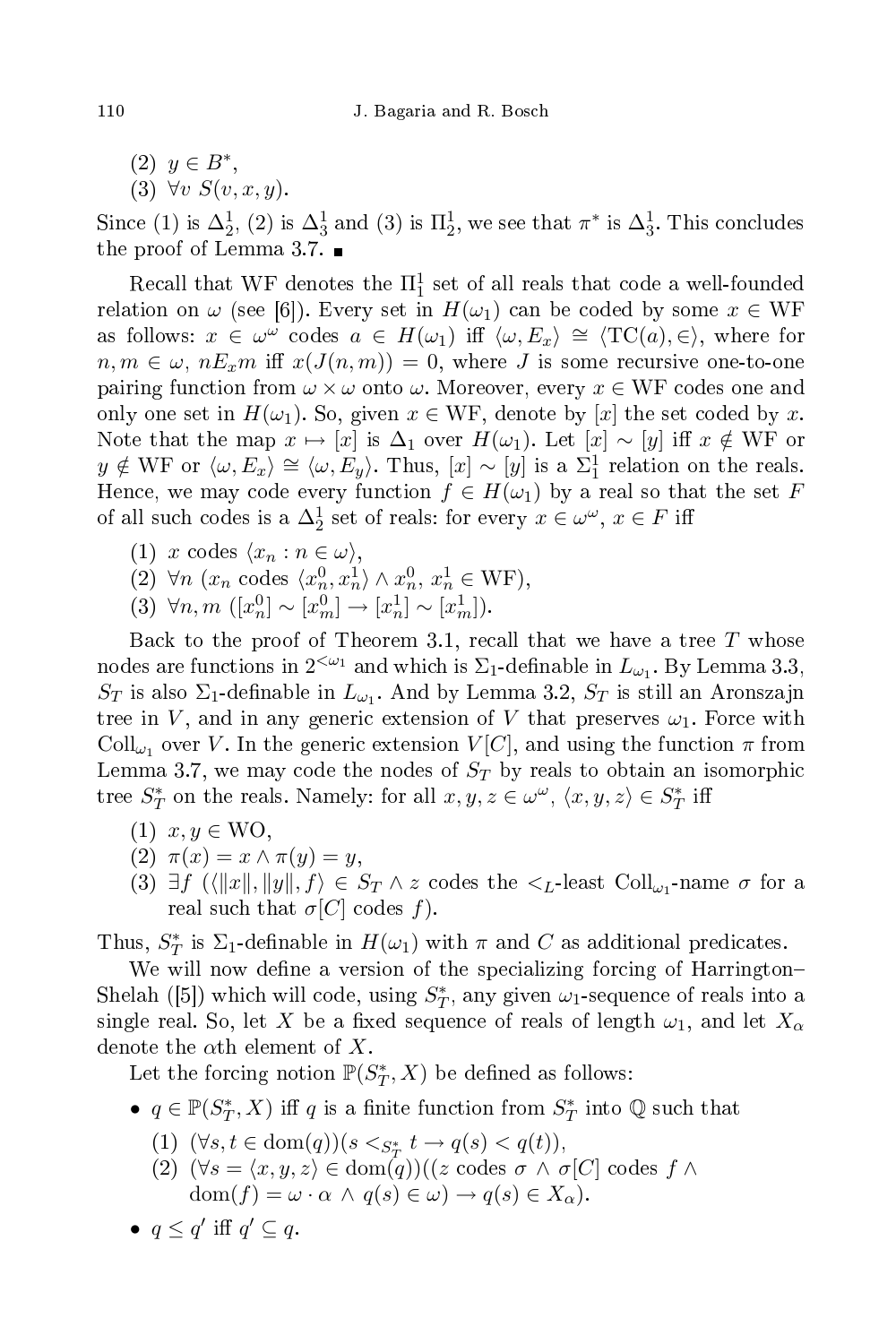It is clear that  $\mathbb{P}(S_T^*, X)$  is  $\Sigma_1$ -definable in  $H(\omega_1)$  with  $\pi$ , C, and X as additional predicates. And as in [5] one can show that  $\mathbb{P}(S_T^*, X)$  has the property  $K$ , i.e., every uncountable subset contains an uncountable subset of pairwise compatible conditions. Hence it is ccc. Forcing with  $\mathbb{P}(S_T^*, X)$ adds an order-preserving and continuous function  $F_X : S_T^* \to \mathbb{Q}$ , with the property that for every  $n \in \omega$ ,  $n \in X_\alpha$  iff  $F(t) = n$  for some  $t \in S_T^*$  of height  $\omega \cdot \alpha$ . Moreover,  $F_X$  specializes  $S_T^*$ , i.e., for every  $a \in \mathbb{Q}$ ,  $F_X^{-1}(a)$  is an antichain of  $S^*_T$ .

Now let  $X^0 = \text{range}(\pi) = \{x \in \omega^\omega : \exists y \ (y \in \text{WO} \land \pi(y) = x)\},\$ ordered by  $x \leq_{X^0} x'$  iff  $x, x' \in X_0 \wedge ||x|| \leq ||x'||$ . Clearly,  $(X^0, \leq_{X^0})$  is a well-ordering of reals of order-type  $\omega_1$ . By using some fixed recursive coding of elements of  $\omega^{\omega}$  by subsets of  $\omega$ , we may assume that  $X_{\alpha}^{0} \in \mathcal{P}(\omega)$  for all  $\alpha < \omega_1$ .

We next describe a finite-support iteration of length  $\omega$ ,  $\Delta_2$ -definable over  $H(\omega_1)$ , with  $\pi$ , C, and  $X^0$  as additional predicates. Let  $\mathbb{P}_0 = \mathbb{P}(S_T^*, X^0)$ . Given  $\mathbb{P}_n$ , which is  $\Delta_2$ -definable over  $H(\omega_1)$ , with  $\pi$ , C, and  $X^0$  as additional predicates, we define  $\mathbb{P}_{n+1}$ :

For  $\beta < \omega_1$ , let  $(S_T^*)_{\leq \beta}$  denote the set of nodes of  $S_T^*$  of height  $\langle \beta, \rangle$ . Notice that the predicate  $x \in (S_T^*)_{\leq \beta}$  is  $\Sigma_1$  in the parameter  $\beta$  over  $H(\omega_1)$ . Let  $F_{X^n}$  be the  $\mathbb{P}_n$ -name for the generic specializing function  $F_{X^n}$ . Thus,

$$
\dot{F}_{X^n} \upharpoonright (S_T^*)_{<\omega \cdot (\alpha+1)} = \{ \langle p, \langle t, r \rangle \rangle : p \in \mathbb{P}_n, \langle t, r \rangle \in p, t \in (S_T^*)_{<\omega \cdot (\alpha+1)} \}.
$$

Since  $\mathbb{P}_n$  is  $\Delta_2$ -definable over  $H(\omega_1)$ , with  $\pi$ , C, and  $X^0$  as additional predicates, so is the set displayed above, with  $\alpha$  as a parameter. Let  $\dot{X}^{n+1}$  be a  $\mathbb{P}_n$ -name for a code for  $\dot{F}_{X^n}$ . i.e.,  $\dot{X}^{n+1} = \langle \dot{X}^{n+1}_\alpha : \alpha < \omega_1 \rangle$ , where for every  $\alpha < \omega_1$ ,

$$
\Vdash_{\mathbb{P}_n} "X^{n+1}_\alpha \subseteq \omega \text{ codes } \dot{F}_{X^n} \upharpoonright (S^*_T)_{\lt \omega \cdot (\alpha+1)}".
$$

So,  $\mathbb{P}_n$  forces that  $\dot{X}_{\alpha}^{n+1}$  codes  $\langle x, \dot{y} \rangle$ , where  $x = \langle x_k : k \in \omega \rangle$  codes  $(S_T^*)_{\lt \omega \cdot (\alpha+1)}, \; \dot{y} \; = \; \langle \dot{y}_k \; : \; k \; \in \; \omega \rangle, \; \text{and} \; \dot{y}_k \; = \; \{ \langle p, r \rangle \; : \; \langle x_k, r \rangle \; \in \; p \}.$  Notice that the sentence "x codes  $(S_T^*)_{\lt\omega \cdot (\alpha+1)}$ " is  $\Delta_2$ .

Now let  $\langle p, \dot{q} \rangle \in \mathbb{P}_{n+1}$  iff  $p \in \mathbb{P}_n$  and  $p \Vdash_{\mathbb{P}_n} \text{``}\dot{q} \in \mathbb{P}(S_T^*, \dot{X}^{n+1})$ ". Let us check that  $\mathbb{P}_{n+1}$  is  $\Delta_2$ -definable over  $H(\omega_1)$ , with  $\pi$ , C, and  $X^0$  as additional predi
ates.

First notice that the predicate " $N(\dot{q})$  iff  $\dot{q}$  is a  $\mathbb{P}_n$ -name for a finite function from  $S^*_T$  into  $\mathbb{Q}$ " is  $\Delta_2$ . Indeed,  $N(\dot{q})$  iff  $\dot{q}$  is a finite set of triples  $\langle q, s, r \rangle$ , where  $q \in \mathbb{P}_n$ ,  $s \in S_T^*$ , and  $r \in \mathbb{Q}$ , and for every  $\langle q_0, s_0, r_0 \rangle$ ,  $\langle q_1, s_1, r_1 \rangle \in \dot{q}$ , if  $s_0 = s_1$  and  $r_0 \neq r_1$ , then  $q_0 \perp q_1$ .

Thus, we have:  $p \Vdash_{\mathbb{P}_n} " \dot{q} \in \mathbb{P}(S_T^*, \dot{X}^{n+1})"$  iff  $p \in \mathbb{P}_n$ ,  $N(\dot{q})$ , and

$$
(1) \ \forall \langle q_0, s_0, r_0 \rangle, \langle q_1, s_1, r_1 \rangle \in \dot{q}(s_0 \leq s_1 \land r_1 \geq r_0 \to q_0 \perp q_1),
$$

$$
(2) \ \forall \langle q_0, s_0, r_0 \rangle \in \dot{q} \ (s_0 = \langle x, y, z \rangle \land z \text{ codes } \sigma \land \sigma[C] \text{ codes } f \land \text{dom}(f) = \omega \cdot \alpha \land p \le q_0 \land r_0 \in \omega \to q_0 \Vdash_{\mathbb{P}_n} \text{``$r_0 \in \dot{X}_\alpha^{n+1$''$}$}.
$$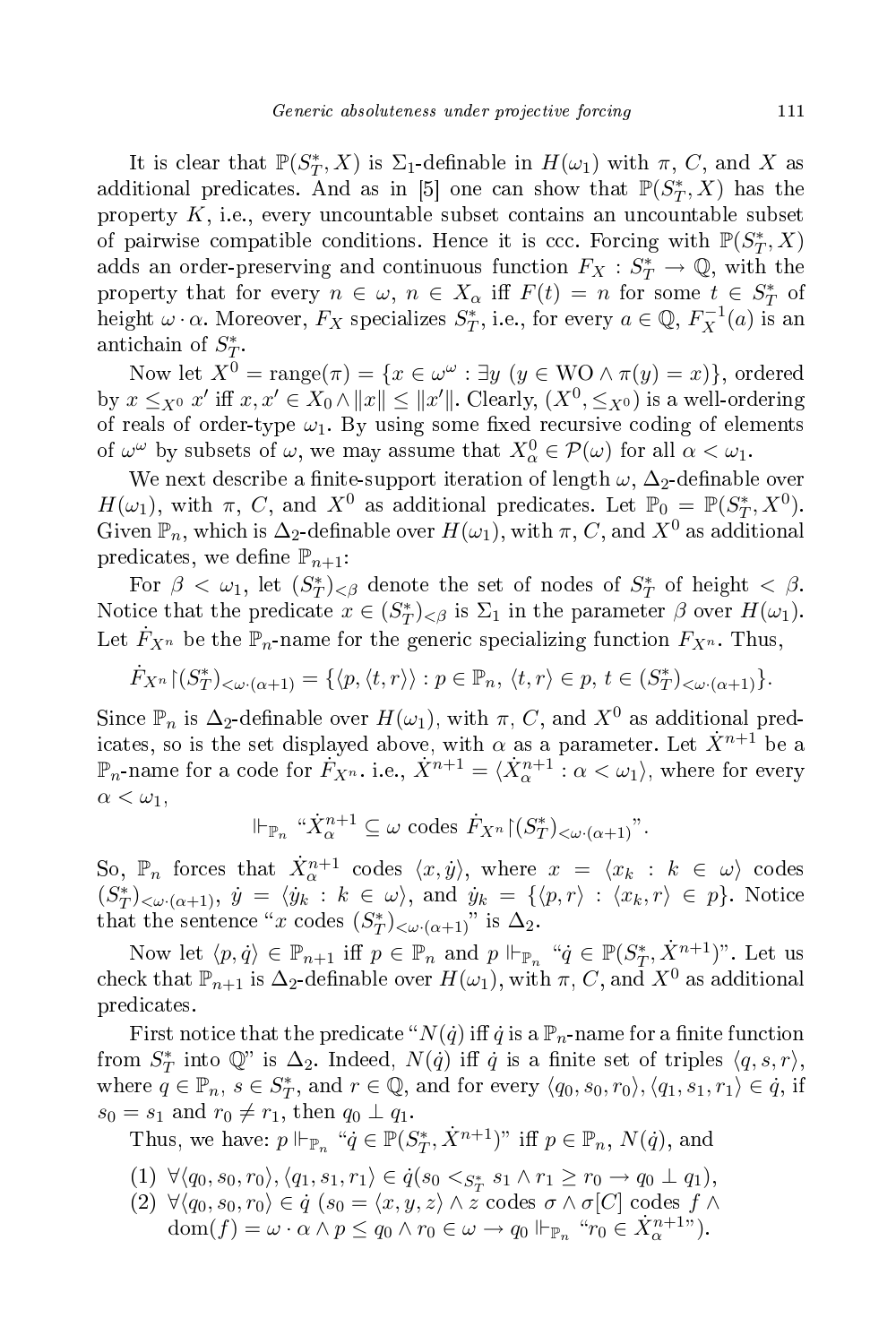But  $q_0 \Vdash_{\mathbb{P}_n}$  " $r_0 \in \dot{X}^{n+1}_{\alpha}$  iff  $r_0 = \langle k, r \rangle$  and there exists  $q_1 \leq q_0$  such that  $\langle x_k, r \rangle \in q_1$ , where  $x = \langle x_k : k \in \omega \rangle$  is the code for  $(S_T^*)_{\langle \omega \cdot (\alpha+1) \cdot \langle \omega \cdot (\alpha+1) \cdot \rangle}$ 

This shows that  $\mathbb{P}_{n+1}$  is also  $\Delta_2$  over  $H(\omega_1)$ , with  $\pi$ , C, and  $X^0$  as additional predicates.

Let P be the direct limit of the iteration  $\langle P_n : n < \omega \rangle$ . Since the support of the iteration is finite, it is easily seen that  $\mathbb P$  is  $\Delta_2$ -definable over  $H(\omega_1)$ with  $\pi$ , C, and  $X^0$  as additional predicates (see Lemma 4.1 below). Moreover, every P-generic filter G over  $V[C]$  adds a real c such that  $X^0 \in L[c]$  (see [5]), and so  $V[C][G] \models " \exists x (L[x]$  has uncountably many reals)".

It is interesting to observe that  $\mathbb{P}$  (and, in fact,  $\mathbb{P}(S_T^*, X)$ ) is not projective in  $V[C]$ , as there are no uncountable projective sequences of reals in  $V[C]$ . However, we claim that the two-step iteration  $Coll_{\omega_1} * \mathbb{P}$  is  $\Delta_3^1$ .

It will be enough to show that the relation  $R(x, y)$  given by:

" $x \in \text{Coll}_{\omega_1}, y$  is a  $\text{Coll}_{\omega_1}$ -name for a real, and  $x \Vdash_{\text{Coll}_{\omega_1}} y \in \dot{\mathbb{P}}$ "

is  $\Delta_2$  in  $H(\omega_1)$ , without parameters.

But since  $\text{Coll}_{\omega_1}$  is a  $\Delta_2^1$  forcing notion, it will be enough to see that the formula " $x \Vdash_{\text{Coll}_{\omega_1}} y \in \mathbb{P}^{n}$ " is equivalent both to a  $\Sigma_2$  and a  $\Pi_2$  formula in  $H(\omega_1)$ . For this, it is sufficient to show that the formula  $y \in \dot{P}$  is equivalent both to a  $\Sigma_2$  and a  $\Pi_2$  formula in  $H(\omega_1)$ . This is clearly so in the  $\mathrm{Coll}_{\omega_1}\text{-name}$ for  $\pi$  as a parameter. But since by Lemma 3.7,  $\pi$  has a  $\mathrm{Coll}_{\omega_1}$ -name that is  $\Delta_2$ -definable in  $H(\omega_1)$  without parameters, we are done.

Since " $\exists x \ (L[x]$  has uncountably many reals)" is a  $\Sigma_4^1$  sentence, and it holds in a  $\text{Coll}_{\omega_1} * \mathbb{P}$ -generic extension of V, by  $\Sigma_4^1$ -absoluteness for  $\Delta_3^1$ ccc posets, it holds in V. Therefore, there exists a real  $x \in V$  such that  $\omega_1^{L[x]} = \omega_1,$  contradicting the fact that  $\omega_1$  is inaccessible to reals. This finishes the proof of 3.1.  $\blacksquare$ 

Theorem 3.1 an be easily generalized:

COROLLARY 3.9. Let  $n \geq 2$ . If  $\sum_{n=1}^{1}$  absoluteness holds for  $\sum_{n+1}^{1}$  ccc forcing notions, then  $\omega_1$  is a  $\Sigma_n$ -w.c. cardinal in L.

*Proof.* As in Theorem 3.1, if  $\omega_1$  is not a  $\Sigma_n$ -w.c. cardinal in L, then there exists an Aronszajn tree T on  $2^{<\omega_1}$  which is a  $\Sigma_n$ -tree over  $L_{\omega_1}$ . As in Lemmas 3.2 and 3.3, we can find  $S_T$ , a version of the Silver tree for T, which is an Aronszajn tree definable over  $L_{\omega_1}$  and has the same complexity as T. Using  $S_T$ , we may define the poset  $\mathbb P$  as in Theorem 3.1 in such a way that Coll<sub>ω1</sub> ∗ P is a  $\sum_{n=1}^{\infty}$  and ccc poset that adds a real x such that  $\omega_1 = \omega_1^{L[x]}$ 1 , yielding a contradiction.

We finish with two corollaries that summarize our results: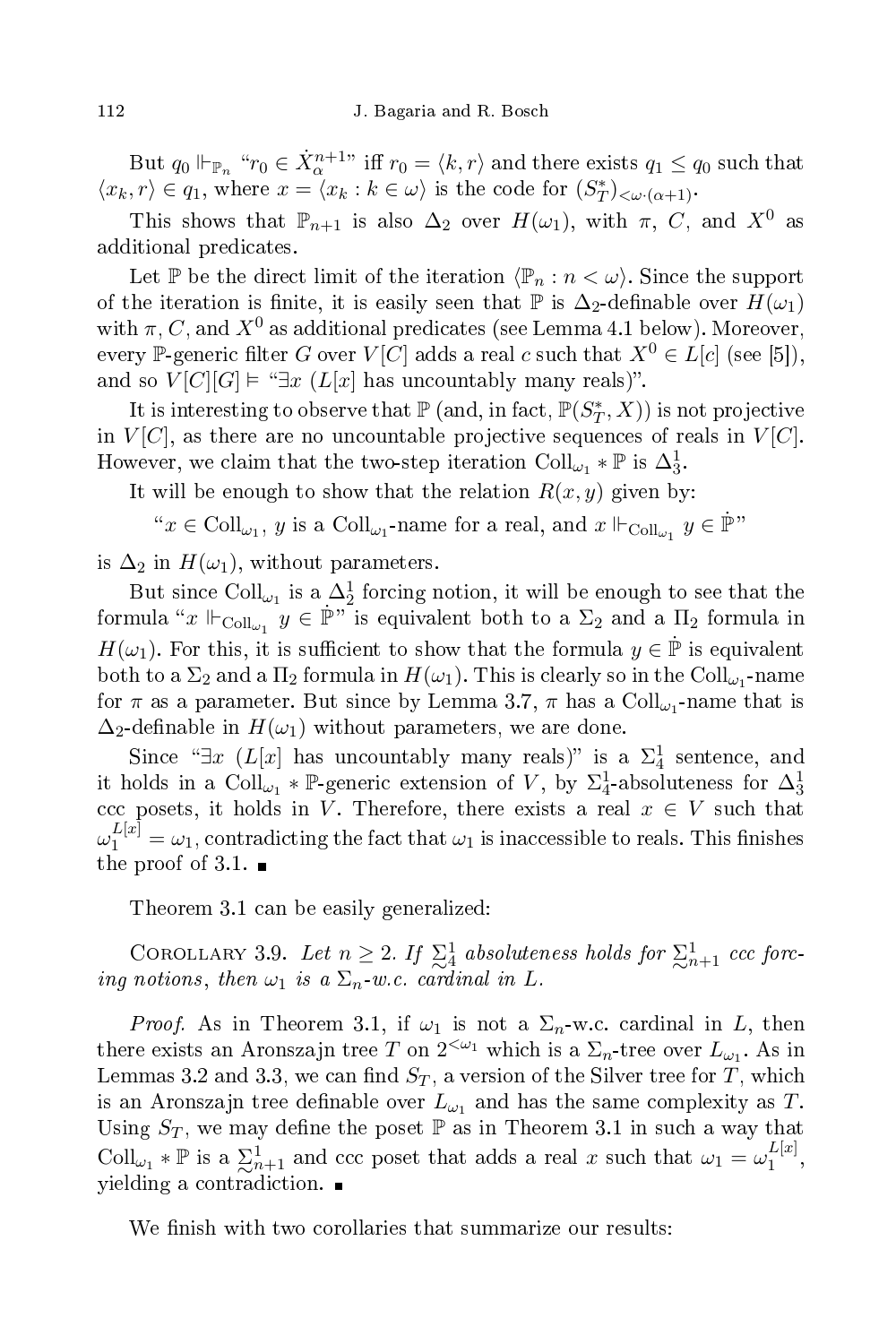COROLLARY 3.10. For every  $n \geq 2$ , the following are equiconsistent:

- (1)  $L(\mathbb{R})$ -absoluteness under  $\sum_{n=1}^{1}$  ccc posets.<br>
(2) These exists  $\sum$  we constitued
- (2) There exists a  $\Sigma_n$ -w.c. cardinal.

COROLLARY 3.11. The following are equiconsistent:

- (1)  $L(\mathbb{R})$ -absoluteness under projective ccc posets.
- (2) There exists a  $\Sigma_{\omega}$ -w.c. cardinal.

4. On iterations of pro je
tive posets. We will show that after the Levy collapse of a  $\Sigma_n$ -w.c. cardinal, the property of  $L(\mathbb{R})$  being a  $\Sigma_n$ -w.c. Solovay model is preserved under finite-support iterations of  $\sum_{n+1}^{1}$  ccc forcing notions.

Recall that if  $\mathbb P$  is a forcing notion, a *simple*  $\mathbb P$ -name for a real, i.e., for a function from  $\omega$  to  $\omega$ , is a set  $\tau$  of triples  $\langle p, m, n \rangle$  such that  $p \in \mathbb{P}, n, m \in \omega$ , and for every m, the set of all p such that  $\langle p, m, n \rangle \in \tau$  for some  $n \in \omega$ , is a maximal anti
hain of P.

Observe that if  $\mathbb P$  is  ${\rm ccc}$  and its conditions are real numbers, then for every simple P-name  $\tau$  for a real,  $|TC(\tau)|$  is countable. Further, if P is a finite-support iteration of ccc forcing notions whose conditions are reals, then it an be easily shown, by indu
tion on the length of the iteration, that every simple P-name for a real has ountable transitive losure.

LEMMA 4.1. Let  $n \geq 1$ . Suppose  $L(\mathbb{R})^M$  is a  $\Sigma_n$ -w.c. Solovay model over V and  $\mathbb{P}\in M$  is the direct limit of an iteration  $\langle \mathbb{P}_\alpha, \dot{\mathbb{Q}}_\alpha:\alpha<\lambda\rangle$  of countable length and with finite support such that for every  $\alpha < \lambda$ .

 $\Vdash_{\mathbb{P}_{\alpha}}$  " $\dot{\mathbb{Q}}_{\alpha}$  is a  $\sum_{n+1}^{1}$  ccc poset".

Then the  $L(\mathbb{R})$  of any  $\mathbb{P}\text{-}extension$  of M is also a  $\Sigma_n$ -w.c. Solovay model over V .

*Proof.* Let  $\kappa = \omega_1^M$ . Force over M to obtain a Coll<sub>k</sub>-generic C over V with  $\mathbb{R}^M = \mathbb{R}^{V[C]}$  (see Lemma 1.1).

In M, for each  $\alpha < \lambda$ , fix a simple  $\mathbb{P}_{\alpha}$ -name  $\tau_{\alpha}$  for a real that codes the parameters in some fixed  $\Sigma^1_{n+1}$  definition of  $\dot{\mathbb{Q}}_{\alpha}$ .

Since the iteration is of countable length and ccc, all the  $\tau_{\alpha}$ ,  $\alpha$  <  $\lambda$ , belong to  $V[C]$  and  $\mathbb{P} = \mathbb{P}^{V[C]}$ , where  $\mathbb{P}^{V[C]}$  is the iteration in  $V[C]$  defined in the same way as  $\mathbb P$  is defined in M. Moreover, a filter  $G \subseteq \mathbb P$  is  $\mathbb P$ -generic over M iff it is P-generic over  $V[C]$ , and  $\mathbb{R}^{M[G]} = \mathbb{R}^{V[C][G]}$ . Thus, it is enough to show that for every real x in  $V[C][G]$  and every  $X \subseteq \text{Coll}_{\kappa} * \mathbb{P}$  of size less than  $\kappa$  there is a complete subposet  $\mathbb Q$  of  $\mathrm{Coll}_{\kappa} * \mathbb P$  such that  $\mathbb Q$  is countable in  $V[C][G], X \subseteq \mathbb{Q}$  and x is  $\mathbb{Q}$ -generic over V.

We proceed by induction on  $\lambda$ . So we assume that for every  $\alpha < \lambda$  and every  $X \subseteq \text{Coll}_{\kappa} * \mathbb{P}_{\alpha}$  of size less than  $\kappa$ , there is a complete subposet Q of Coll<sub> $\kappa * \mathbb{P}_{\alpha}$ , also of size less than  $\kappa$ , such that  $X \subseteq \mathbb{Q}$ .</sub>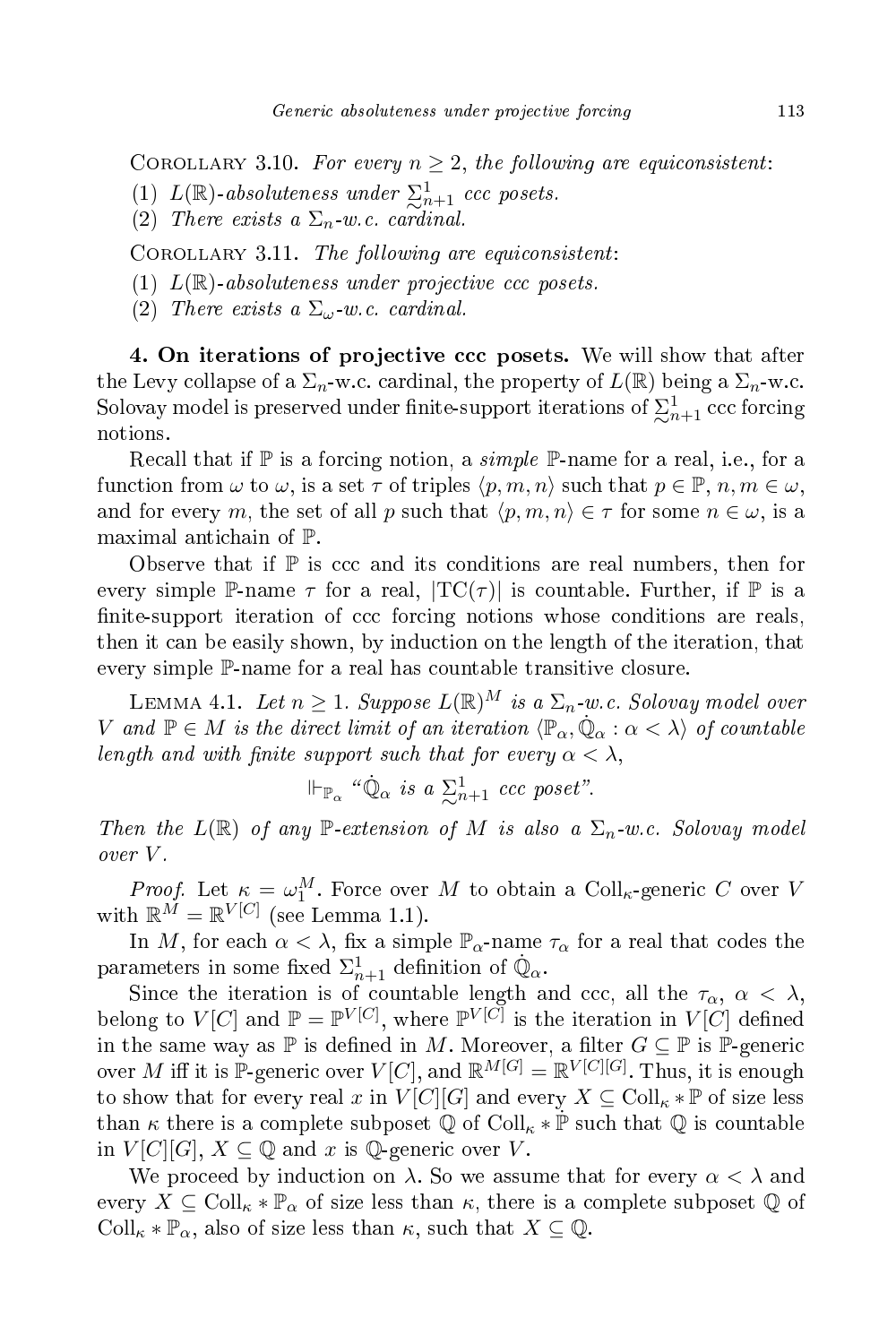We may assume that  $\lambda$  is a limit ordinal, since the successor case follows directly from the proof of Theorem 2.17.

Now fix a subset X of Coll<sub> $\kappa$ </sub> \* P of size less than  $\kappa$ , and fix a real x in  $V[C][G]$ . Let  $\dot{x} \in V$  be a simple  $Coll_{\kappa} * \dot{\mathbb{P}}$ -name for x, and let  $Y =$ Coll<sub> $\kappa$ </sub> \*  $\mathbb{P} \cap \mathrm{TC}(\dot{x})$ . Since Coll<sub> $\kappa$ </sub> \*  $\mathbb{P}$  is  $\kappa$ -cc, Y has cardinality less than  $\kappa$ . Let  $Z = X \cup Y$ .

For every  $\alpha < \lambda$ , let  $Z_{\alpha} = Z \cap Coll_{\kappa} * \mathbb{P}_{\alpha}$ . By inductive hypothesis, we can find a  $\subseteq$ -increasing chain  $\langle \mathbb{Q}_{\alpha} : \alpha < \lambda \rangle$  such that  $\mathbb{Q}_{\alpha}$  is a complete subposet of Coll<sub> $\kappa \ast \mathbb{P}_{\alpha}$ , hence also a complete subposet of Coll $\kappa \ast \mathbb{P}$ , such that  $Z_{\alpha} \subseteq \mathbb{Q}_{\alpha}$ </sub> for all  $\alpha < \lambda$ . Let  $\mathbb{Q} = \bigcup_{\alpha < \lambda} \mathbb{Q}_{\alpha}$ . Since the iteration has finite support,  $\mathbb{Q}$ is a complete subposet of  $Coll_{\kappa} * \mathbb{P}$ . Moreover,  $\mathbb Q$  has size less than  $\kappa$  and  $Z \subseteq \mathbb{Q}$ . Furthermore, letting  $H = C * G \cap \mathbb{Q}$ , we have  $\dot{x}[H] = \dot{x}[C * G] = x$ , and so x is  $\mathbb Q$  generic over V.  $\blacksquare$ 

For conciseness, in what follows we will use the notation  $\mathbb{P} \ll \mathbb{Q}$  to express that  $\mathbb P$  is a complete subposet of  $\mathbb Q$ .

THEOREM 4.2. Let  $\kappa$  be a  $\Sigma_n$ -w.c. cardinal,  $n \geq 1$ , and let  $\lambda > 0$ . Suppose that  $\mathbb{P} = \mathbb{P}_{\lambda} \in V$  is the direct limit of an iteration  $\langle \mathbb{P}_{\alpha}, \dot{\mathbb{Q}}_{\alpha} : \alpha < \lambda \rangle$ with finite support such that  $\mathbb{P}_0 = \text{Coll}_{\kappa}$  and for every  $\alpha < \lambda$ ,

$$
\Vdash_{\mathbb{P}_{\alpha}} \text{``}\dot{\mathbb{Q}}_{\alpha} \text{ is a } \sum_{\sim}^{1} \text{cc poset".}
$$

Then the  $L(\mathbb{R})$  of any  $\mathbb{P}$ -generic extension of V is a  $\Sigma_n$ -w.c. Solovay model over V .

*Proof.* Suppose G is a P-generic filter over V. Notice that  $\omega_1^{V[G]} = \kappa$ , and so  $\omega_1^{V[G]}$  $\frac{1}{1}$  is a  $\Sigma_n$ -w.c. cardinal in V. We only need to prove that every real in  $V[G]$  is small-generic over V, for then it will clearly follow that for every real x in  $V[G], \omega_1^{V[G]}$  $\sum_{1}^{V}$  is a  $\Sigma_n$ -w.c. cardinal in  $V[x]$ .

The proof is by induction on  $\lambda$ . So, suppose that for every  $\beta < \lambda$ , writing  $\mathbb{P}_\beta$  for the iteration up to  $\beta$  and letting  $G_\beta=G\cap \mathbb{P}_\beta,$  we find that  $L(\mathbb{R})^{V[G_\beta]}$ is a  $\Sigma_n$ -w.c. Solovay model over V.

 ${\rm Let}\; \mathbb{P}^1=\langle \mathbb{P}^1_\alpha,\dot{\mathbb{Q}}^1_\alpha:\alpha<\lambda\rangle\in V[G_0]$  be the remaining part of the iteration  $\langle \mathbb{P}_{\alpha}, \dot{\mathbb{Q}}_{\alpha} : \alpha < \lambda \rangle$ , i.e.,  $\mathbb{P}_{0}^{1} = \dot{\mathbb{Q}}_{0}[G_{0}], \mathbb{P}_{n+1}^{1} = \mathbb{P}_{n}^{1} * \dot{\mathbb{Q}}_{n+1}$  for  $n < \omega$ , and  $\mathbb{P}^1_{\alpha+1} = \mathbb{P}^1_{\alpha} * \dot{\mathbb{Q}}_{\alpha}$  for  $\alpha \geq \omega$ . We may assume that for every  $\alpha$ ,

 $\Vdash_{\mathbb{P}^1_\alpha}$  " $\dot{\mathbb{Q}}^1_\alpha$  has a largest element 1",

and 1 is some fixed real that does not depend on  $\alpha$ . Moreover, we may assume that for every  $p \in \mathbb{P}^1$  and every  $\alpha < \lambda$ ,  $p(\alpha)$  is a simple  $\mathbb{P}^1_\alpha$ -name for a real.

In  $V[G_0]$ , for each  $\alpha < \lambda$ ,  $\alpha > 0$ , fix a simple  $\mathbb{P}^1_\alpha$ -name  $\tau_\alpha$  for a real that codes the parameters in a fixed  $\Sigma^1_{n+1}$  definition of  $\dot{\mathbb{Q}}^1_\alpha$ , so that for some  $\Sigma^1_{n+1}$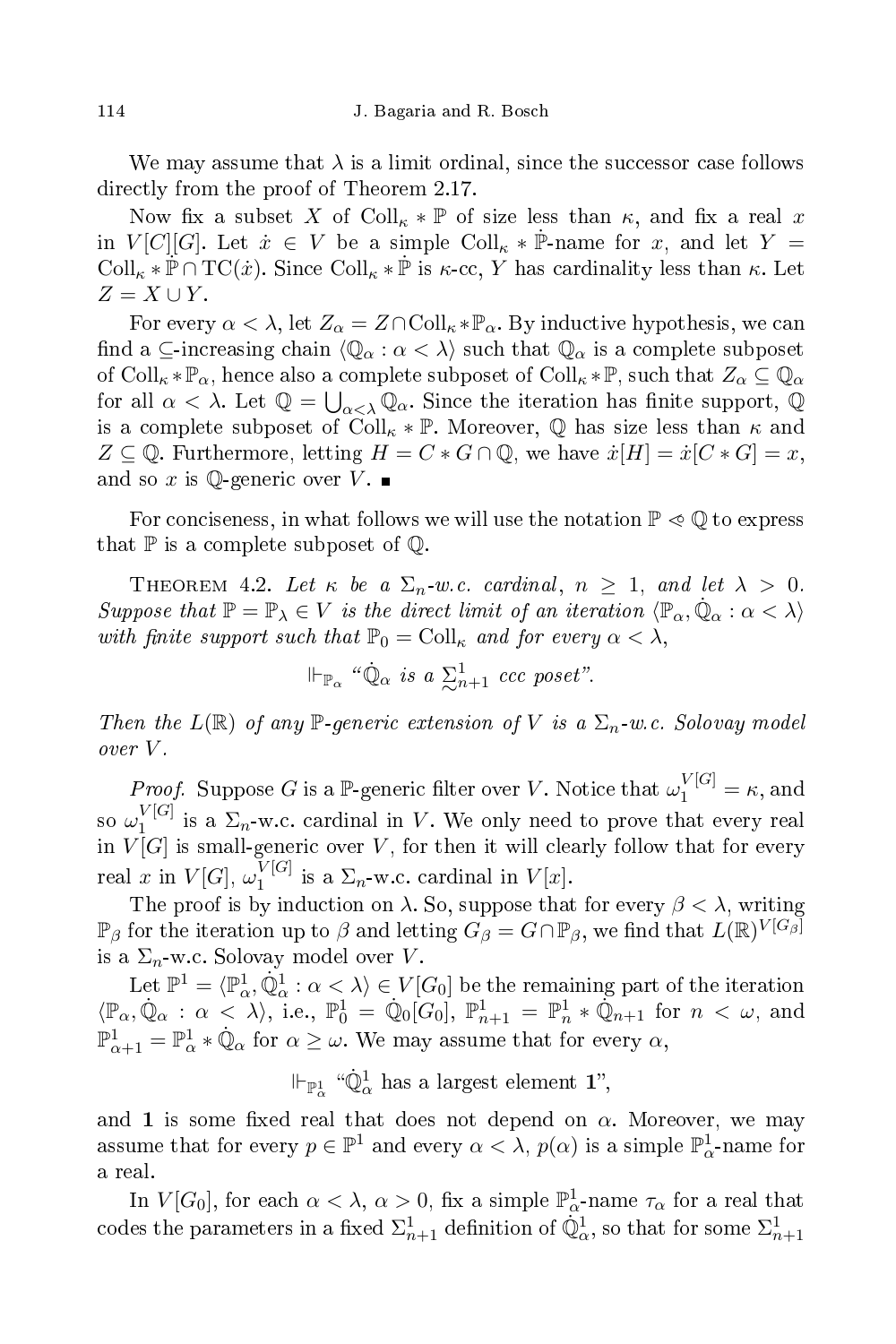formulas  $\varphi_{\alpha}(x, y), \psi_{\alpha}(x, y, z),$  and  $\theta_{\alpha}(x, y, z),$ 

$$
\begin{aligned} \Vdash_{\mathbb{P}_\alpha} \text{``}\dot{\mathbb{Q}}_\alpha &= \{x: \varphi_\alpha(x,\tau_\alpha)\}'',\\ \Vdash_{\mathbb{P}_\alpha} \text{``}\leq_{\dot{\mathbb{Q}}_\alpha^1} &= \{\langle x,y\rangle: \psi_\alpha(x,y,\tau_\alpha)\}'',\\ \Vdash_{\mathbb{P}_\alpha} \text{``}\bot_{\dot{\mathbb{Q}}_\alpha^1} &= \{\langle x,y\rangle: \theta_\alpha(x,y,\tau_\alpha)\}''. \end{aligned}
$$

Let x be a real in  $V[G]$  and let  $\dot{x} \in V[G_0]$  be a simple  $\mathbb{P}^1$ -name for x.

Work in  $V[G_0]$ . Since  $\mathbb{P}^1$  is ccc,  $|\text{TC}(\dot{x})|$  is countable. Let  $\mu$  be a large enough regular cardinal, and let  $N \preccurlyeq H(\mu)$  be such that:

- (1)  $\mathbb{P}^1, \langle \tau_\alpha : \alpha < \lambda \rangle, \dot{x} \in N$ ,
- $(2)$  TC $(\dot{x}) \subseteq N$ ,
- $(3)$  |N| =  $\aleph_0$ .

Notice that if  $\alpha \in \text{OR} \cap N$ , then  $\tau_{\alpha} \in N$ , and since  $|\text{TC}(\tau_{\alpha})|$  is countable,  $TC(\tau_{\alpha}) \subseteq N$ .

Now let  $\mathbb{P}^*$  be the direct limit of the finite-support iteration  $\langle \mathbb{P}^*_{\alpha}, \dot{\mathbb{Q}}^*_{\alpha} \rangle$ :  $\alpha < \lambda$  defined as follows:  $\mathbb{P}_0^* = \mathbb{P}_0^1$ , and  $\Vdash_{\mathbb{P}_\alpha^*}$  " $\dot{\mathbb{Q}}_\alpha^* = \{x : \varphi_\alpha(x, \tau_\alpha)\}$ " if  $\alpha \in \text{OR} \cap N$ , and  $\Vdash_{\mathbb{P}^*_{\alpha}} \text{``}\dot{\mathbb{Q}}^*_{\alpha} = \{\mathbf{1}\}$ " otherwise, i.e.,  $\dot{\mathbb{Q}}^*_{\alpha}$  is the trivial poset.

We need to check that the iteration is well-defined, i.e., if  $\Vdash_{\mathbb{P}^*_\alpha}$  " $\dot{\mathbb{Q}}^*_\alpha$  =  ${x : \varphi_\alpha(x, \tau_\alpha)}$ , then  $\tau_\alpha$  is a  $\mathbb{P}^*_\alpha$ -name. We will show much more:

- (1) If  $p \in \mathbb{P}^*_\alpha$ , then  $p \in \mathbb{P}^1_\alpha$ . And if  $p \in N$ , then the converse also holds.
- (2) If  $\sigma$  is a simple  $\mathbb{P}^*_\alpha$ -name for a real, then it is also a simple  $\mathbb{P}^1_\alpha$ -name for a real. And if  $\sigma \in N$ , then the converse also holds.
- (3) If  $p \in \mathbb{P}^*_\alpha$  and  $\sigma, \sigma', \tau_\alpha$  are simple  $\mathbb{P}^*_\alpha$ -names for reals, then:
	- (a) If  $p \Vdash_{\mathbb{P}^*_{\alpha}} \varphi_{\alpha}(\sigma, \tau_{\alpha})$ , then  $p \Vdash_{\mathbb{P}^1_{\alpha}} \varphi_{\alpha}(\sigma, \tau_{\alpha})$ .
	- (b) If  $p \Vdash_{\mathbb{P}^*_\alpha} \psi_\alpha(\sigma, \sigma', \tau_\alpha)$ , then  $p \Vdash_{\mathbb{P}^1_\alpha} \psi_\alpha(\sigma, \sigma', \tau_\alpha)$ .
	- (c) If  $p \Vdash_{\mathbb{P}_{\alpha}^{*}} \theta_{\alpha}(\sigma, \sigma', \tau_{\alpha})$ , then  $p \Vdash_{\mathbb{P}_{\alpha}^{1}} \theta_{\alpha}(\sigma, \sigma', \tau_{\alpha})$ .

And if  $\alpha, p, \sigma, \sigma' \in N$ , then the converses of (a), (b), and (c) also hold.

(4)  $\mathbb{P}^*_{\alpha} \triangleleft \mathbb{P}^1_{\alpha}$ .

*Proof.* By induction on  $\alpha$ . For  $\alpha = 0$  it is clear. So, let  $\alpha = \beta + 1$ .

(1) Fix  $p \in \mathbb{P}_{\alpha}^*$ . Then  $p = \langle p | \beta, \sigma' \rangle$ , where  $p | \beta \in \mathbb{P}_{\beta}^*$ ,  $\sigma'$  is a simple  $\mathbb{P}_{\beta}^*$ . name, and either  $p \upharpoonright \beta \Vdash_{\mathbb{P}^*_{\beta}} \text{``$\sigma'$} = \mathbf{1}$ ", or  $p \upharpoonright \beta \Vdash_{\mathbb{P}^*_{\beta}} \varphi_{\beta}(\sigma', \tau_{\beta})$ . So, by induction hypothesis on (1), (2), and (3)(a), we deduce that  $p \upharpoonright \beta \in \mathbb{P}^1_\beta$ ,  $\sigma'$  is a simple  $\mathbb{P}^1_{\beta}$ -name, and either  $p \upharpoonright \beta \Vdash_{\mathbb{P}^1_{\beta}} \text{``$\sigma'$} = \mathbf{1}$ ", or  $p \upharpoonright \beta \Vdash_{\mathbb{P}^1_{\beta}} \varphi_{\beta}(\sigma', \tau_{\beta})$ . This shows that  $p \in \mathbb{P}^1_{\alpha}$ .

Fix now  $p = \langle p \restriction \beta, \sigma' \rangle \in \mathbb{P}^1_\alpha \cap N$ . Thus,  $p \restriction \beta \in \mathbb{P}^1_\beta$ ,  $\sigma'$  is a simple  $\mathbb{P}^1_\beta$ -name, and  $p \upharpoonright \beta \Vdash_{\mathbb{P}^1_\beta} \varphi_\beta(\sigma', \tau_\beta)$ . Since  $p \in N$ , we also know that  $p \upharpoonright \beta, \sigma' \in N$ . So,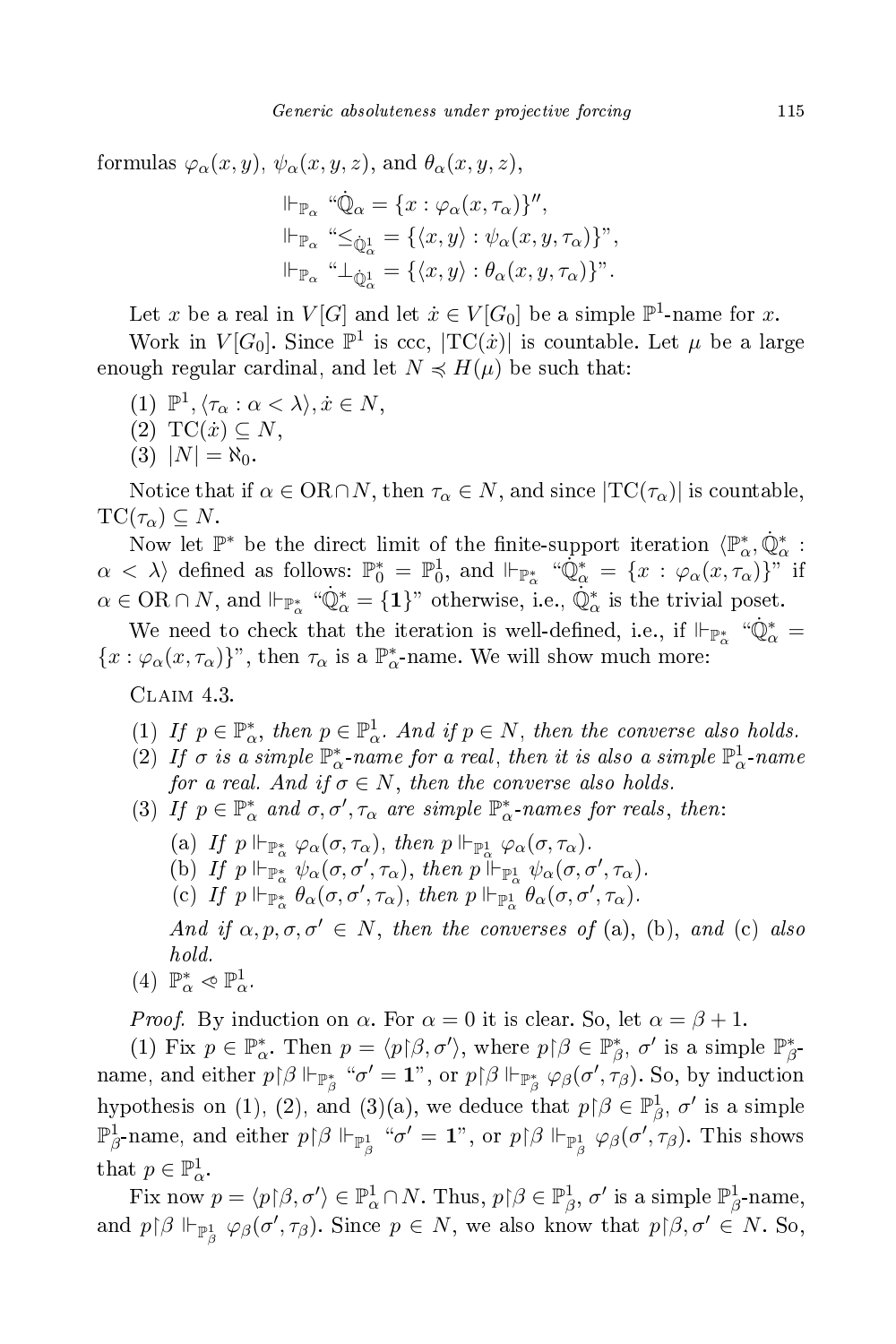again by induction hypothesis on (1), (2), and (3)(a), we infer that  $p \restriction \beta \in \mathbb{P}_{\beta}^*$ ,  $\sigma'$  is a simple  $\mathbb{P}^*_{\beta}$ -name, and  $p \upharpoonright \beta \Vdash_{\mathbb{P}^*_{\beta}} \varphi_{\beta}(\sigma', \tau_{\beta})$ , which shows that  $p \in \mathbb{P}^*_{\alpha}$ .

(2) Now suppose that  $\sigma$  is a simple  $\mathbb{P}^*_{\alpha}$ -name for a real. If  $q \in \mathbb{P}^*_{\alpha} \cap TC(\sigma)$ , we can conclude as before in the case of p that  $q \in \mathbb{P}^1_\alpha$ . This implies that  $\sigma$ is a simple  $\mathbb{P}^1_\alpha$ -name.

If  $\sigma$  is a simple  $\mathbb{P}^1_\alpha$ -name for a real and  $\sigma \in N$ , then  $TC(\sigma) \subseteq N$ . So, if  $q \in \mathbb{P}^1_\alpha \cap TC(\sigma)$ , we can conclude as before in the case of p that  $q \in \mathbb{P}^*_\alpha$ . This implies that  $\sigma$  is a simple  $\mathbb{P}^*_{\alpha}$ -name. In particular, if  $\alpha \in N$ , then  $\tau_{\alpha}$  is a P ∗  $_{\alpha}$ -name.

(3) Suppose now that  $p \in \mathbb{P}^*_\alpha$ ,  $\sigma, \tau_\alpha$  are simple  $\mathbb{P}^*_\alpha$ -names for reals, and  $p \Vdash_{\mathbb{P}^*_\alpha} \varphi_\alpha(\sigma, \tau_\alpha)$ . We have already shown that  $p \in \mathbb{P}^1_\alpha$  and  $\sigma$  is a simple  $\mathbb{P}^1_\alpha$ -name. Since by the induction hypothesis of the theorem,  $L(\mathbb{R})^{V[G_0]}^{\mathbb{P}^*_\beta}$ and  $L(\mathbb{R})^{V[G_0]}^{\mathbb{P}^1_{\beta}}$  are both  $\Sigma_n$ -w.c. Solovay models over V, with the same  $\omega_1$ , and since, by induction hypothesis on (4),  $\mathbb{P}^*_{\beta} \preceq \mathbb{P}^1_{\beta}$ , we also have  $\mathbb{R}^{V[G_0]^{\mathbb{P}^*_{\beta}}}\subseteq \mathbb{R}^{V[G_0]^{\mathbb{P}^1_{\beta}}}.$  So, by Lemma 1.3, there exists a canonical embedding from  $L(\mathbb{R})^{V[G_0]^{\mathbb{P}^*_{\beta}}}$  into  $L(\mathbb{R})^{V[G_0]^{\mathbb{P}^1_{\beta}}}$ . We claim that  $p \Vdash_{\mathbb{P}^1_{\alpha}} \varphi_{\alpha}(\sigma, \tau_{\alpha})$ . Indeed, suppose  $G_{\alpha}^1 = G_{\beta}^1 * H$  is  $\mathbb{P}_{\alpha}^1$ -generic over  $V[G_0]$ , with  $p = p \upharpoonright \beta * \dot{q} \in G_{\alpha}^1$ . Since  $p \Vdash_{\mathbb{P}^*_\alpha} \varphi_\alpha(\sigma, \tau_\alpha)$ , and  $\mathbb{P}^*_\beta \lessdot \mathbb{P}^1_\beta$ , we deduce that  $G^*_\beta := G^1_\beta \cap \mathbb{P}^*_\beta$  is  $\mathbb{P}^*_\beta$ -generic over  $V[G_0]$  with  $p \nvert \beta \in G_{\beta}^*$ . Hence,

$$
V[G_0][G^*_{\beta}] \models ``i_{G^*_{\beta}}(\dot{q}) \Vdash_{\mathbb{Q}^*_{\beta}} \varphi_{\alpha}(\sigma, \tau_{\alpha})".
$$

Since we have  $i_{G^1_\beta}(\dot{q}) = i_{G^*_\beta}(\dot{q})$ , by the canonical elementary embedding of  $L(\mathbb{R})^{V[G_0][G^*_{\beta}]}$  into  $L(\mathbb{R})^{V[G_0][G^1_{\beta}]}$ , we obtain

$$
V[G_0][G^1_\beta]\models "i_{G^1_\beta}(\dot{q})\Vdash_{\mathbb{Q}_\beta^1}\varphi_\alpha(\sigma,\tau_\alpha)".
$$

Hence,  $V[G_0][G_{\alpha}^1] \models \varphi_{\alpha}(\sigma, \tau_{\alpha})$ . This proves (a), and similar arguments prove  $(b)$  and  $(c)$ .

Suppose now that  $\alpha, p, \sigma \in N$ , and  $p \Vdash_{\mathbb{P}^1_\alpha} \varphi_\alpha(\sigma, \tau_\alpha)$ . We have already shown that  $p \in \mathbb{P}^*_{\alpha}$  and  $\sigma, \tau_{\alpha}$  are  $\mathbb{P}^*_{\alpha}$ -names. To see that  $p \Vdash_{\mathbb{P}^*_{\alpha}} \varphi_{\alpha}(\sigma, \tau_{\alpha})$ , suppose  $G^*_\alpha = G^*_\beta * \dot{H}$  is  $\mathbb{P}^*_\alpha$ -generic over  $V[G_0]$  with  $p = p \restriction \beta * \dot{q} \in G^*_\alpha$ . Since  $\mathbb{P}^*_{\beta}\otimes\mathbb{P}^1_{\beta}$ , we can extend  $G^*_{\beta}$  to a  $\mathbb{P}^1_{\beta}$ -generic filter  $G^1_{\beta}$  over  $V[G_0]$  such that

$$
V[G_0][G^1_\beta]\models "i_{G^1_\beta}(\dot{q})\Vdash_{\mathbb{Q}_\beta^1}\varphi_\alpha(\sigma,\tau_\alpha)".
$$

Since  $i_{G_{\beta}^1}(\dot{q}) = i_{G_{\beta}^*}(\dot{q})$  and since  $\beta \in N$ , by the canonical elementary embedding we have

$$
V[G_0][G^*_{\beta}] \models "i_{G^*_{\beta}}(\dot{q}) \Vdash_{\mathbb{Q}^*_{\beta}} \varphi_{\alpha}(\sigma, \tau_{\alpha})".
$$

Hence,  $V[G_0][G^*_{\alpha}] \models \varphi_{\alpha}(\sigma, \tau_{\alpha})$ . This proves the converse of (a), and similar arguments prove the converses of (b) and (c).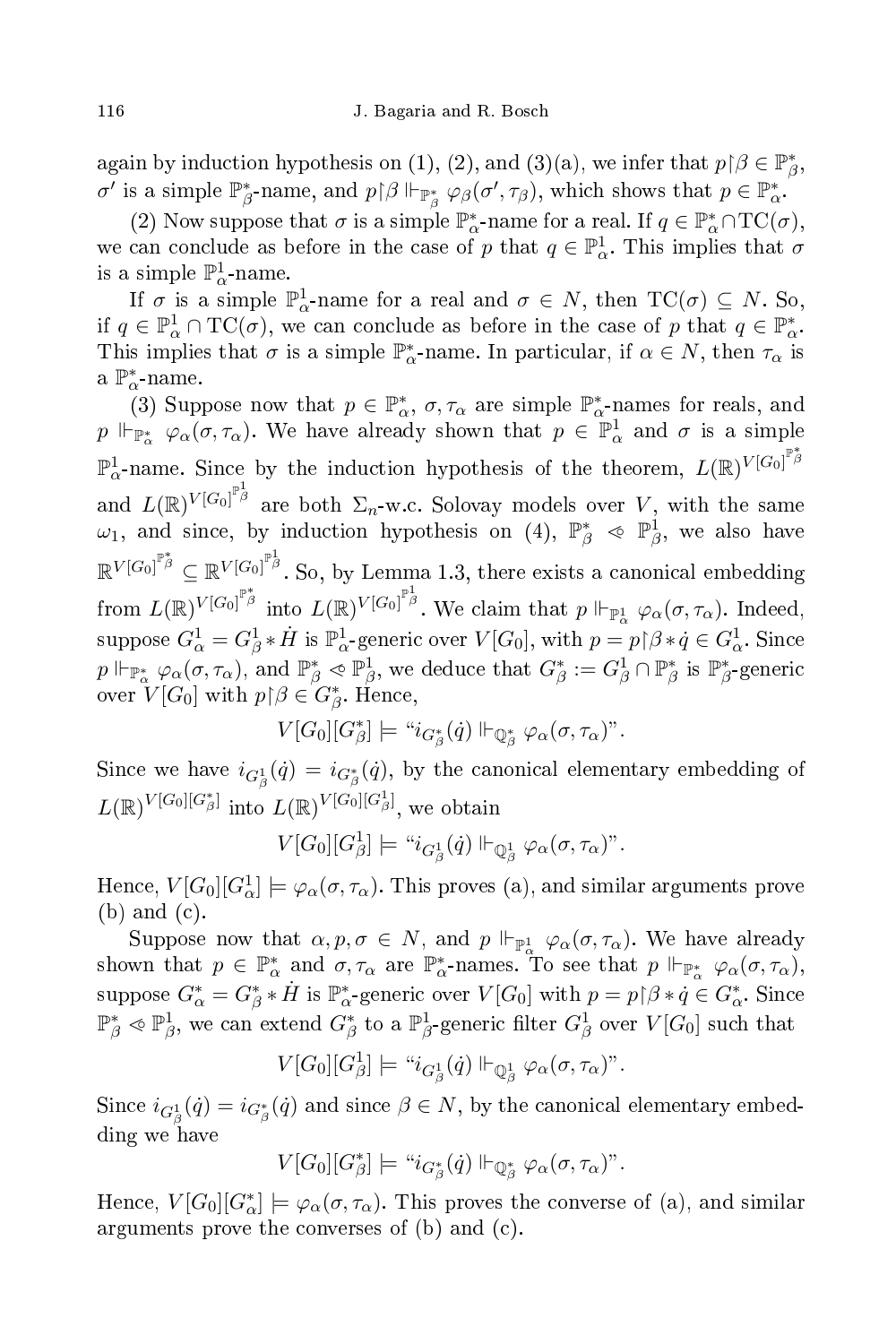(4) Finally, suppose  $\mathbb{P}^*_{\beta} \preceq \mathbb{P}^1_{\beta}$ . By (3),  $\mathbb{P}^*_{\alpha}$  is a subposet of  $\mathbb{P}^1_{\alpha}$  and the incompatibility relation is preserved. Now suppose  $A \in V[G_0]$  is a maximal antichain of  $\mathbb{P}^*_{\alpha}$ . Then  $A {\upharpoonright} \beta := \{p {\upharpoonright} \beta : p \in A\}$  is a maximal antichain of  $\mathbb{P}^*_{\beta}$ and, by induction hypothesis, it is also a maximal antichain of  $\mathbb{P}^1_\beta$ . If  $\beta \notin N$ , then clearly A is maximal in  $\mathbb{P}^1_\alpha$ . So, suppose  $\beta \in N$ . Then every  $p \in A$  is of the form  $\langle p \restriction \beta, \sigma \rangle$ , where  $p \restriction \beta \Vdash_{\mathbb{Q}^*_{\beta}} \varphi_{\beta}(\sigma, \tau_{\beta})$ . Let  $A(\beta) := \{p(\beta) : p \in A\}$ . Then  $\Vdash_{\mathbb{P}^*_{\beta}}$  " $A(\beta)$  is a maximal antichain of  $\dot{\mathbb{Q}}^{*}_{\beta}$ ". Notice that, since  $\Vdash_{\mathbb{P}^*_{\beta}}$  " $A(\beta)$ is countable",  $A(\beta) \in L(\mathbb{R})^{V[G_0]}^{\mathbb{P}^*_{\beta}}$ . Thus, by the anoni
al embedding from  $L(\mathbb{R})^{V[G_0]}^{\mathbb{P}^*_{\beta}}$  into  $L(\mathbb{R})^{V[G_0]}^{\mathbb{P}^1_{\beta}}$ , we conclude that  $\Vdash_{\mathbb{P}^1_{\beta}}$  " $A(\beta)$  is a maximal antichain of  $\dot{\mathbb{Q}}_{\beta}^1$ ".

If  $\alpha$  is a limit ordinal, then the claim follows by induction, using the fact that the iterations have finite support. This finishes the proof of the claim.  $\blacksquare$ 

Since the iterations have finite support, it follows from the claim above that  $\mathbb{P}^* \otimes \mathbb{P}$ . Moreover, since  $\dot{x} \in N$ ,  $\dot{x}$  is a  $\mathbb{P}^*$ -name. Notice that  $\mathbb{P}^*$  is a ccc

Let  $\overline{\mathbb{P}} = \langle \overline{\mathbb{P}}_{\beta}, \dot{\overline{\mathbb{Q}}}_{\beta} : \beta < \text{ot}(\overline{\mathrm{On}} \cap N) \rangle$  be the iteration consisting of all non-trivial iterands of  $\mathbb{P}^*$ , i.e.,  $\overline{\mathbb{P}}_0 = \mathbb{P}_0^*$  and for every  $\beta < \text{ot}(\text{On } \cap N)$ ,  $\Vdash_{\overline{\mathbb{P}}_{\beta}} \sqrt[\alpha]{\mathbb{Q}}_{\beta} = \{x : \varphi_{\alpha}(x, \tau_{\alpha})\}$ ", where  $\alpha \in N$  and  $\beta = \text{ot}(\alpha \cap N)$ . For each  $p\in \mathbb{P}^*,$  let  $\overline{p}\in \overline{\mathbb{P}}$  be the result of deleting the coordinates of  $p$  that correspond to the trivial iterands of  $\mathbb{P}^*$ . Clearly, the map  $e: \overline{p} \mapsto p$  is a dense complete embedding of  $\overline{P}$  into  $\mathbb{P}^*$ . Notice that  $\dot{x}$  is a  $\overline{P}$ -name.

Recall that G is P-generic over V, and x is a real in  $V[G]$ . Let us write G as  $G_0 * G^1$ , where  $G_0$  is  $\mathbb{P}_0$ -generic over V and  $G^1$  is  $\mathbb{P}^1$ -generic over  $V[G_0]$ . Then  $\dot{x}$  is a  $\mathbb{P}^1$ -name in  $V[G_0]$  and  $i_{G^1}(\dot{x}) = x$ . Let  $g = e^{-1}[G^1 \cap \mathbb{P}^*]$ . Then g is  $\overline{\mathbb{P}}$ -generic over  $V[G_0]$  and  $i_q(x) = x$ . This shows that x belongs to a countable finite-support iteration over  $V[G_0]$  of  $\Sigma_{n+1}^1$  ccc forcing notions. So, by Lemma 4.1,  $x$  is small-generic over  $V$ . This proves the theorem.

COROLLARY 4.4. Suppose that  $L(\mathbb{R})^M$  is a  $\Sigma_{\omega}$ -w.c. Solovay model over V and  $\mathbb{P} \in M$  is the direct limit of an iteration  $\langle \mathbb{P}_{\alpha}, \dot{\mathbb{Q}}_{\alpha} : \alpha < \lambda \rangle$  with finite support such that for every  $\alpha < \lambda$ ,

 $\Vdash_{\alpha}$  " $\dot{\mathbb{Q}}_{\alpha}$  is a projective ccc poset".

Then the  $L(\mathbb{R})$  of any  $\mathbb{P}$ -generic extension of M is also a  $\Sigma_{\omega}$ -w.c. Solovay model over V .

**4.1.** Two applications to Martin's Axiom for projective posets. The first application will show, modulo the consistency of definable weakly compact cardinals, that Martin's Axiom restricted to posets in a given projective pointlass does not imply Martin's Axiom for posets in higher pointlasses.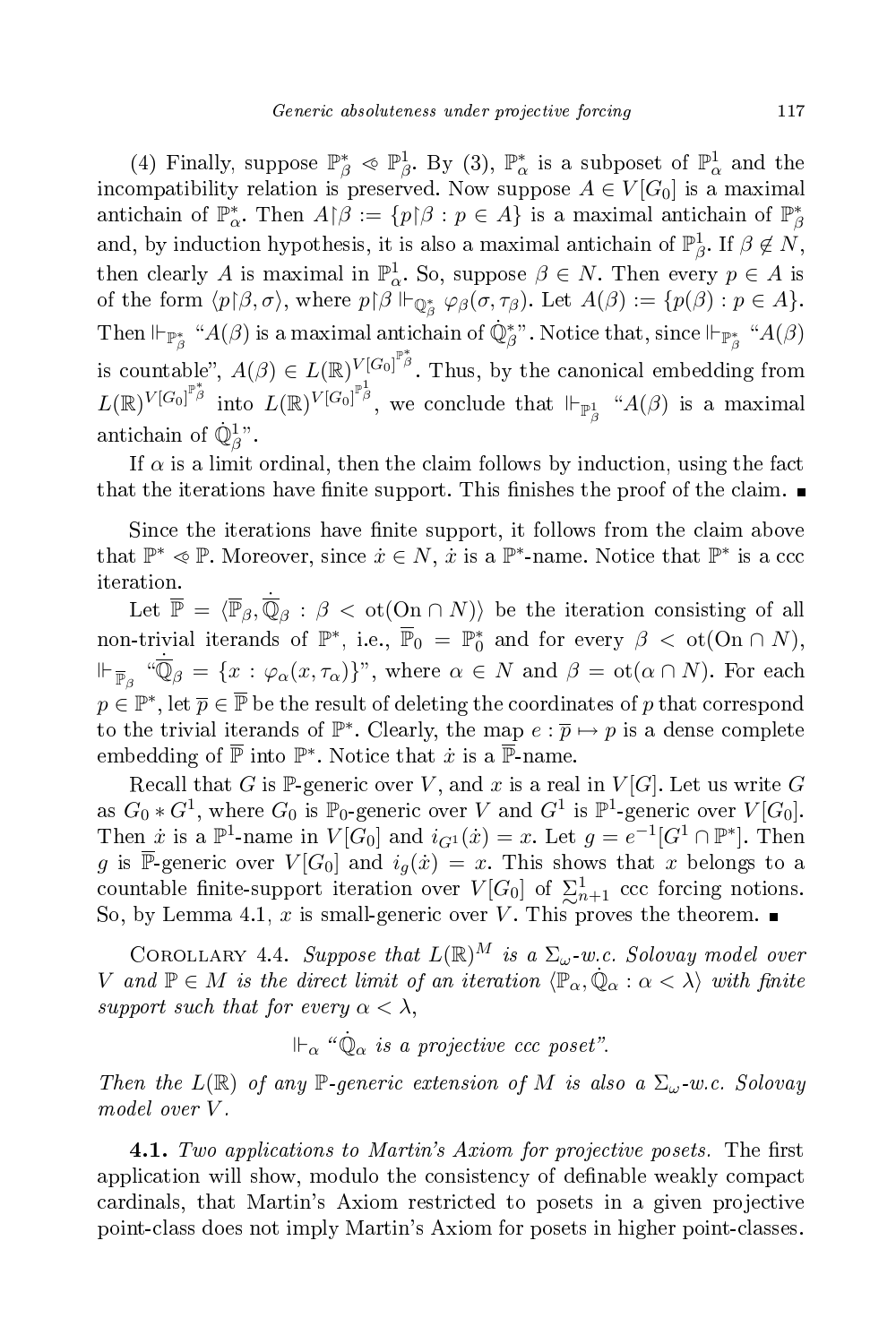DEFINITION 4.5. Let  $\varGamma$  be a class of posets. Martin's Axiom for  $\varGamma,$  henceforth denoted by  $MA(\Gamma)$ , is the following statement:

For every ccc poset  $\mathbb{P} \in \Gamma$  and for every family  $\langle A_i : i < \kappa \rangle, \ \kappa < 2^{\aleph_0}$ , of maximal antichains of  $\mathbb{P}$ , there exists  $G \subseteq \mathbb{P}$  directed such that for every  $i < \kappa$ ,  $G \cap A_i \neq \emptyset$ .

For every  $n \geq 1$ ,  $\text{MA}(\Sigma_n^1)$  is *Martin's Axiom for*  $\Sigma_n^1$  posets.  $\text{MA}(\text{Proj})$  is Martin's Axiom for projective posets.

THEOREM 4.6. Let  $n \geq 1$ , and suppose that there exists a  $\Sigma_n$ -w.c. cardinal in L. Then there exists a poset  $\mathbb P$  such that for every  $\mathbb P$ -generic filter G over L,

$$
L[G] \models \text{MA}(\Sigma_{n+1}^1) \land \neg \text{MA}(\Sigma_{n+2}^1).
$$

*Proof.* Let  $\kappa$  be the least  $\Sigma_n$ -w.c. cardinal in L. Let P be the direct limit of an iteration  $\langle \mathbb{P}_{\alpha}, \dot{\mathbb{Q}}_{\alpha} : \alpha < \kappa^{+}\rangle$ , with finite support, where  $\mathbb{P}_{0} = \mathrm{Coll}_{\kappa}$  and for every  $\alpha < \kappa^+$ ,

 $\Vdash_{\alpha}$  " $\dot{Q}_{\alpha}$  is a  $\sum_{n+1}^{1}$  ccc forcing notion",

so that for every  $\mathbb{P}$ -generic filter G over L,

$$
L[G] \models \mathrm{MA}(\sum_{n+1}^{1}) \wedge 2^{\aleph_0} = \aleph_2
$$

(see  $[1,$  Theorem  $3.10$ ).

Now assume, towards a contradiction, that

$$
L[G] \models \text{MA}(\Sigma_{n+2}^1).
$$

Then, since  $\omega_1^{L[G]} = \kappa$  is not a  $\Sigma_{n+1}$ -w.c. cardinal in L, there is, in L, a  $\kappa$ -Aronszajn tree T which is  $\Sigma_{n+1}$ -definable over  $L_{\kappa}$ . As in the proof of Theorem 3.1 we may define a  $\Sigma^1_{n+2}$  ccc poset of the form  $\mathrm{Coll}_{\omega_1} * \mathbb{P}$  such that  $MA(Coll_{\omega_1} * \mathbb{P})$  implies that there exists a real x such that  $\omega_1^{L[G]} = \omega_1^{L[x]}$ But then  $L(\mathbb{R})^{L[G]}$  is not a  $\Sigma_n$ -w.c. Solovay model over V, in contradiction with Theorem 4.2.  $\blacksquare$ 

COROLLARY 4.7. Let  $n \geq 1$  and suppose that the existence of a  $\Sigma_n$ -w.c. cardinal is consistent with ZFC. Then  $\text{ZFC} + \text{MA}(\sum_{n=1}^{1} d_n)$  does not imply  $MA(\Sigma_{n+2}^1)$ .

It is known that if ZFC is consistent, then  $ZFC + MA(\Sigma_1^1)$  does not imply  $(\Sigma_1^1)$  (see It Section 5))  $MA(\Sigma_2^1)$  (see [1, Section 5]).

For the second application, let  $\varphi$  be the statement "Every set of reals in  $L(\mathbb{R})$  is Lebesgue measurable, has the property of Baire, is Ramsey, and has the perfect set property".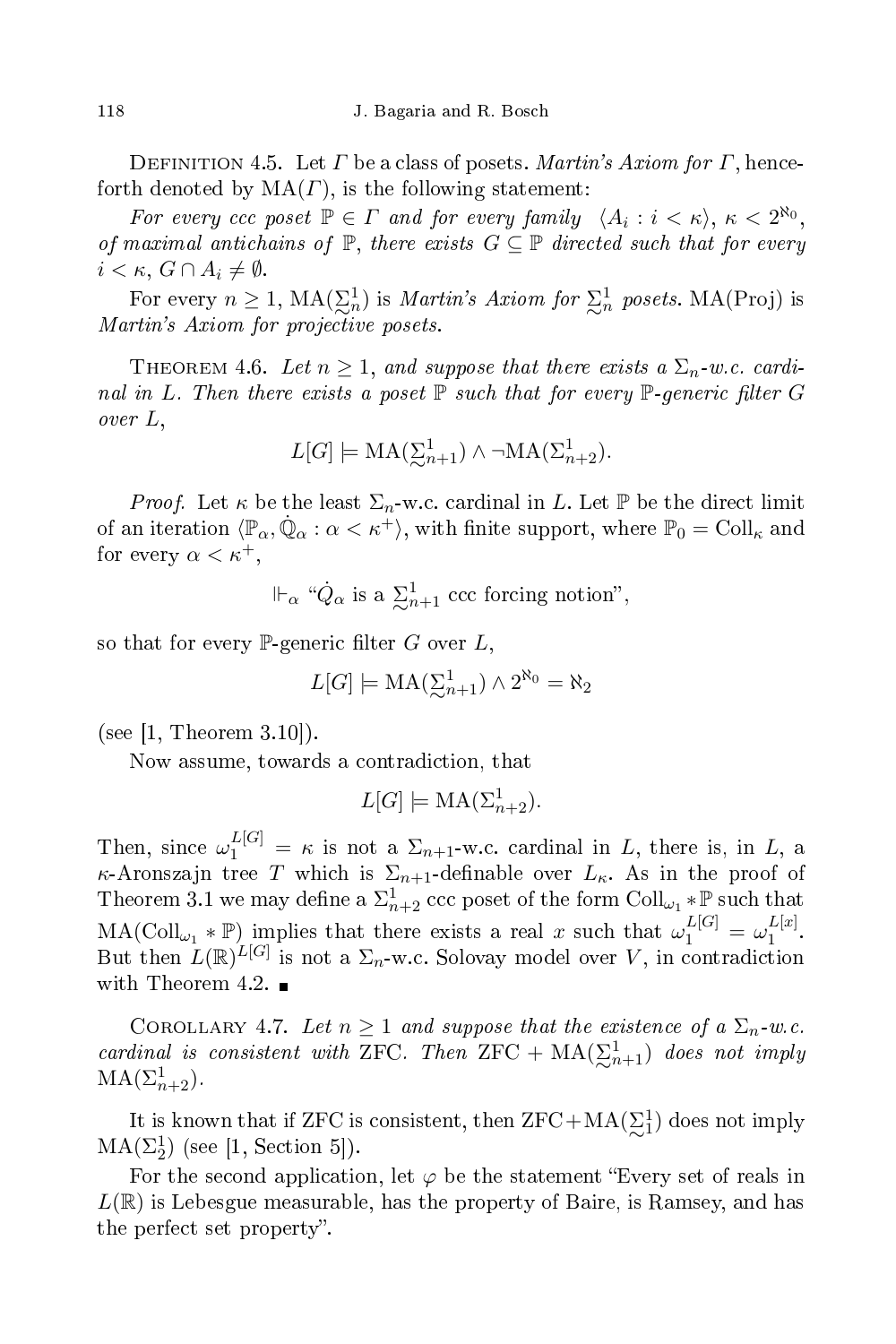THEOREM 4.8. Let  $n \geq 1$ , and suppose that there exists a  $\Sigma_n$ -w.c. cardinal. Then there exists a poset  $\mathbb P$  such that for every  $\mathbb P$ -generic filter G over V,

$$
V[G] \models \text{MA}(\Sigma_{n+1}^1) \land \neg \text{CH} + \varphi.
$$

*Proof.* Let  $\kappa$  be a  $\Sigma_n$ -w.c. cardinal, and let P be the direct limit of a finite-support iteration  $\langle \mathbb{P}_{\alpha}, \dot{\mathbb{Q}}_{\alpha} : \alpha < \kappa^{+}\rangle$ , where  $\mathbb{P}_{0} = \text{Coll}_{\kappa}$  and for every  $\alpha < \kappa^+$ ,

 $\Vdash_{\alpha}$  " $\dot{Q}_{\alpha}$  is a  $\sum_{n+1}^{1}$  ccc forcing notion",

so that for every  $\mathbb{P}$ -generic filter G over V,

$$
V[G] \models \text{MA}(\sum_{n+1}^{1}) \land 2^{\aleph_0} = \aleph_2
$$

(see [1, Theorem 3.10]). By Theorem 4.2,  $L(\mathbb{R})^{V[G]}$  is a  $\Sigma_n$ -w.c. Solovay model over  $V$ . Thus,

$$
V[G]\models \varphi. \; \blacksquare
$$

Corollary 4.9.

- (1) For every  $n \geq 1$ , Con(ZFC + there exists a  $\Sigma_n$ -w.c. cardinal) implies  $\text{Con}(\text{ZFC} + \text{MA}(\Sigma_{n+1}^{1}) + \neg \text{CH} + \varphi).$
- (2) Con(ZFC + there exists a  $\Sigma_{\omega}$ -w.c. cardinal) implies Con(ZFC +  $MA(Proj) + \neg CH + \varphi$ .

#### Referen
es

- [1] J. Bagaria and R. Bosch, *Projective forcing*, Ann. Pure Appl. Logic 86 (1997), 237-266.
- $[2] \quad -1, \quad -1, \quad Solovay \ models \ and \ ccc \ forcing \ extensions, \ J. \ Symbolic \ Logic 69 (2004),$ 742-766.
- [3]  $-$ , *Proper forcing extensions and Solovay models*, Arch. Math. Logic 43 (2004), 739-750.
- [4] R. Bosch, *Small definably-large cardinals*, in: J. Bagaria and S. Todorcevic (eds.), Set Theory. Centre de Ricerca Matemàtica, Barcelona, 2003–2004, Birkhäuser, 2006,  $55 - 82.$
- [5] L. Harrington and S. Shelah, Some exact equiconsistency results, Notre Dame J. Formal Logic 26 (1985), 178-188.
- [6] T. Jech, Set Theory, 3rd ed., Springer, 2003.
- [7] H. Judah and Andrzej Rosłanowski, Martin Axiom and the size of the continuum, J. Symbolic Logic 60 (1995), 374-391.
- [8] E. Kranakis, *Definable partitions and reflection properties for regular cardinals*, Notre Dame J. Formal Logic 26 (1985), 408-412.
- [9] A. Leshem, On the consistency of the definable tree property on  $\aleph_1$ , J. Symbolic Logic 65 (2000), 1204-1214.